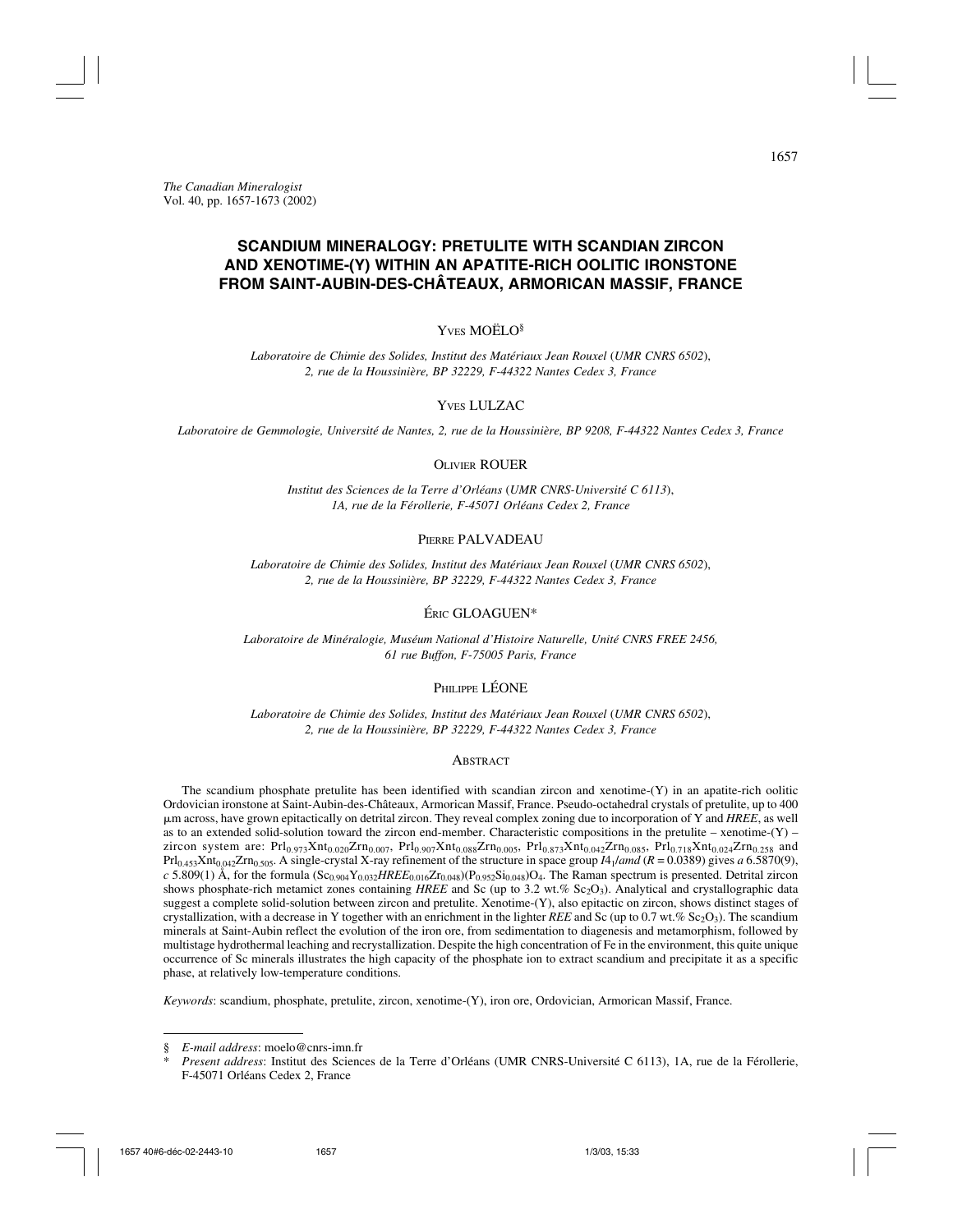#### **SOMMAIRE**

Un phosphate de scandium, la prétulite, a été identifié, en association avec du zircon et du xénotime-(Y) scandifères, dans un minerai de fer oolithique ordovicien riche en apatite à Saint-Aubin-des-Châteaux, Massif Armoricain, en France. Les cristaux pseudo-octaédriques de prétulite (jusqu'à 400  $\mu$ m) sont en surcroissance épitaxique sur du zircon détritique. Ils montrent une zonation complexe due à l'incorporation du Y et des terres rares lourdes, ainsi qu'à une solution solide étendue vers le pôle zircon. Des compositions-types dans le système prétulite – xénotime-(Y) – zircon sont: Prl<sub>0.973</sub>Xnt<sub>0.020</sub>Zrn<sub>0.007</sub>, Prl<sub>0.907</sub>Xnt<sub>0.088</sub>Zrn<sub>0.005</sub>,  $Prl_{0.873}Xnt_{0.042}Zrn_{0.085}$ ,  $Prl_{0.718}Xnt_{0.024}Zrn_{0.258}$  et  $Prl_{0.453}Xnt_{0.042}Zrn_{0.505}$ . L'affinement de la structure cristalline aux rayons X sur monocristal (groupe spatial *I*41/*amd*, R = 0,0389) a été faite avec *a* 6,5870(9), *c* 5,809(1) Å, sur la base de la formule  $(Sc_{0.904}Y_{0.032}TRL_{0.016}Zr_{0.048})$ ( $P_{0.952}Si_{0.048}$ )O<sub>4</sub>. Le spectre Raman est présenté. Le zircon détritique montre des zones métamictes riches en phosphate, avec terres rares lourdes *(TRL)* et scandium (jusqu'à 3,2% pds Sc<sub>2</sub>O<sub>3</sub>). Les données tant analytiques que cristallographiques suggèrent une solution solide complète entre prétulite et zircon. Le xénotime-(Y), également en épitaxie sur le zircon, montre plusieurs stades de cristallisation, traduisant un appauvrissement en Y corrélatif d'un enrichissement en faveur de terres rares plus légères, ainsi qu'en scandium (jusqu'à 0,7% pds Sc<sub>2</sub>O<sub>3</sub>). La minéralogie du scandium à Saint-Aubin reflète l'évolution du minerai de fer: sédimentation, diagenèse et métamorphisme, et enfin lessivage et recristallisation par des venues hydrothermales polyphasées. Malgré la haute concentration en fer de l'environnement, cette occurrence très particulière illustre la forte capacité de l'ion phosphate à se combiner au scandium et à le précipiter sous forme d'une phase minérale spécifique à relativement basse température.

*Mots-clés*: scandium, phosphate, prétulite, zircon, xénotime-(Y), minerai de fer, Ordovicien, Massif Armoricain, France.

### **INTRODUCTION**

Scandium is rarely expressed as specific mineral species, owing to its dilution in common silicates, where it substitutes for Fe, Mg and Al. There exist at present only nine approved species of scandium minerals: six silicates (bazzite, thortveitite, cascandite, jervisite, scandiobabingtonite and kristiansenite), and three phosphates (kolbeckite, pretulite and juonniite) (Mellini *et al.* 1982, Orlandi *et al.* 1998, Hey *et al.* 1982, Bernhard *et al.* 1998b, Liferovich *et al.* 1997, Raade *et al.* 2002).

Pretulite was discovered at Höllkogel, in eastern Austria, by Bernhard *et al.* (1998b), who described numerous occurrences within quartz–lazulite veins in the Lower Austro-alpine Grobneis complex. Another probable occurrence of pretulite was incompletely described as an unnamed Sc phosphate by Novák & Srein (1989) in the Dolní Bory pegmatites of western Moravia, Czech Republic. The present study deals with a new occurrence of pretulite, identified in a sandstone quarry located at Saint-Aubin-des-Châteaux, Loire-Atlantique, in western France. Here, pretulite is closely associated with scandian zircon and xenotime-(Y) within a sedimentary iron ore showing a complex paragenetic evolution. This occurrence presents new insight concerning aspects of the geochemistry and crystal chemistry of scandium.

### GEOLOGICAL SETTING AND PETROLOGY

Figure 1 gives the geographic location of the quarry of Saint-Aubin-des-Châteaux. This quarry is situated in the lower member of the Grès armoricain Formation, of Arenigian age. This member is mainly composed of sandstone; at a regional scale, it includes oolitic ironstones (Chauvel 1974) at four main horizons, A to D, from top to bottom. These ironstones have been mined in the past (Puzenat 1939). According to Chauvel

(1974), they are essentially composed of iron oxides (magnetite, hematite, ilmenite), silicates (chlorite, stilpnomelane) and quartz, siderite, pyrite and apatite. The phosphate is ubiquitous (mean concentration over 2 wt.%; up to 6 wt.% in the B horizon).

In the Saint-Aubin quarry, only the A horizon is well developed. It is mainly composed of siderite and chlorite, but locally very enriched in Sr-bearing fluorapatite (4 wt.% SrO: Chauvel & Phan 1965). It was affected by diagenesis and very low grade metamorphism. The primary sedimentary features, where preserved, consist of millimetric layers of oolites. Some of these layers are enriched in fluorapatite (abundant), or minor detrital



FIG. 1. Geographic location of the Bois-de-la-Roche quarry at Saint-Aubin-des-Châteaux (arrow on the inset map).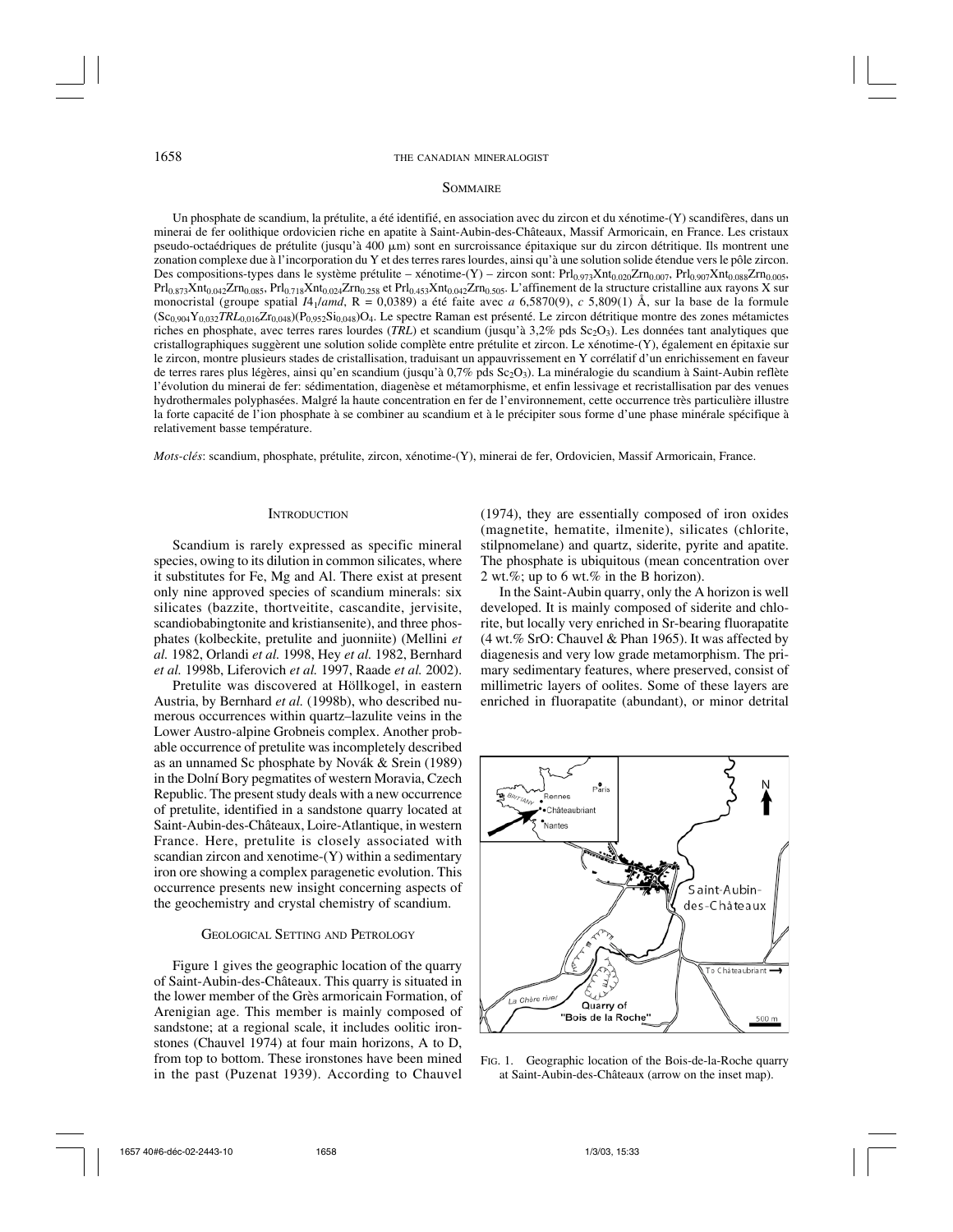titanium oxides and zircon. Carbonaceous phases (organic matter and late graphite) are disseminated throughout the rock, giving it a characteristic black color. SEM examinations reveal rare minute crystals of galena, sphalerite and monazite-(Ce). Pretulite and xenotime-(Y) are only present as epitactic overgrowths on zircon crystals.

The primary texture was later altered by hydrothermal processes (at least three stages of hydrothermal activity), as indicated notably by the presence of massive pyrite, together with minor base-metal sulfides like marcasite, galena, and sphalerite (Herrouin *et al.* 1989, Moëlo *et al.* 2000, Gloaguen 2002). Centimetric to decimetric veinlets of quartz, siderite, pyrite and lulzacite (a recently described Sr–Al–Fe phosphate: Moëlo *et al.* 2000, Léone *et al.* 2000) were formed within the ironstone (incorrectly called "limestone" in Moëlo *et al.* 2000). Hydrothermal processes have also transformed the ironstone itself locally by recrystallization of siderite, dissolution and recrystallization of Srrich fluorapatite, crystallization of graphite lamellae at the expense of organic matter, and formation of a redbrown variety of chlorite.

### **PRETULITE**

## *Descriptive aspects*

Pretulite was first discovered in an apatite-rich fragment from the A horizon, showing numerous submillimetric hexagonal platelets of "red-brown chlorite" (a Mg-poor, Al-rich chamosite). This fragment was dissolved in HCl; the whole residue contains a dozen crystals of pretulite with a flattened pseudo-octahedral habit (Fig. 2). The main form is the bipyramid  $\{011\}$ , with subordinate basal faces {001}; faces of the prismatic form {110} are rare. The size of these crystals varies from 150 to 400  $\mu$ m across; they are translucent, yellowish white, with an adamantine luster.

In polished section, one of these crystal appears to be an overgrowth on a rounded crystal of zircon (Fig. 3); xenotime-(Y) also is present. Thin sections made of samples of the A horizon show other crystals of pretulite, invariably as an epitactic overgrowth on zircon crystals (Fig. 4); gangue minerals are chamosite with fluorapatite and graphite.

## *Chemical characterization*

Imaging by scanning electron microscopy (SEM) and with back-scattered electrons (BSE) invariably reveals the presence of chemical zoning in the crystals of pretulite. Figure 3 reveals a complex pattern of growthinduced zoning, showing schematically first a dark grey core (A zone), secondly, a narrow intermediate rim (B zone, light grey), then a wide grey outer zone (C zone), and finally (at the opposite side) a thinner white layer located close to the zircon crystal (D zone). These zones were characterized chemically by elemental mapping and quantitative electron-probe micro-analysis (EPMA; Figs. 5a-d, Table 1).

In the A zone (anal.  $1-7$ ), the pretulite is the richest in Sc, with low contents of yttrium (1.2 to 3.0 wt.%) Y2O3) and heavy rare-earth elements (*HREE*) (mostly



FIG. 2. SEM–BSE image of a euhedral crystal of pretulite (left), and proposed crystal forms (right): combination of main {011} bipyramid with minor {001} and rare {110}.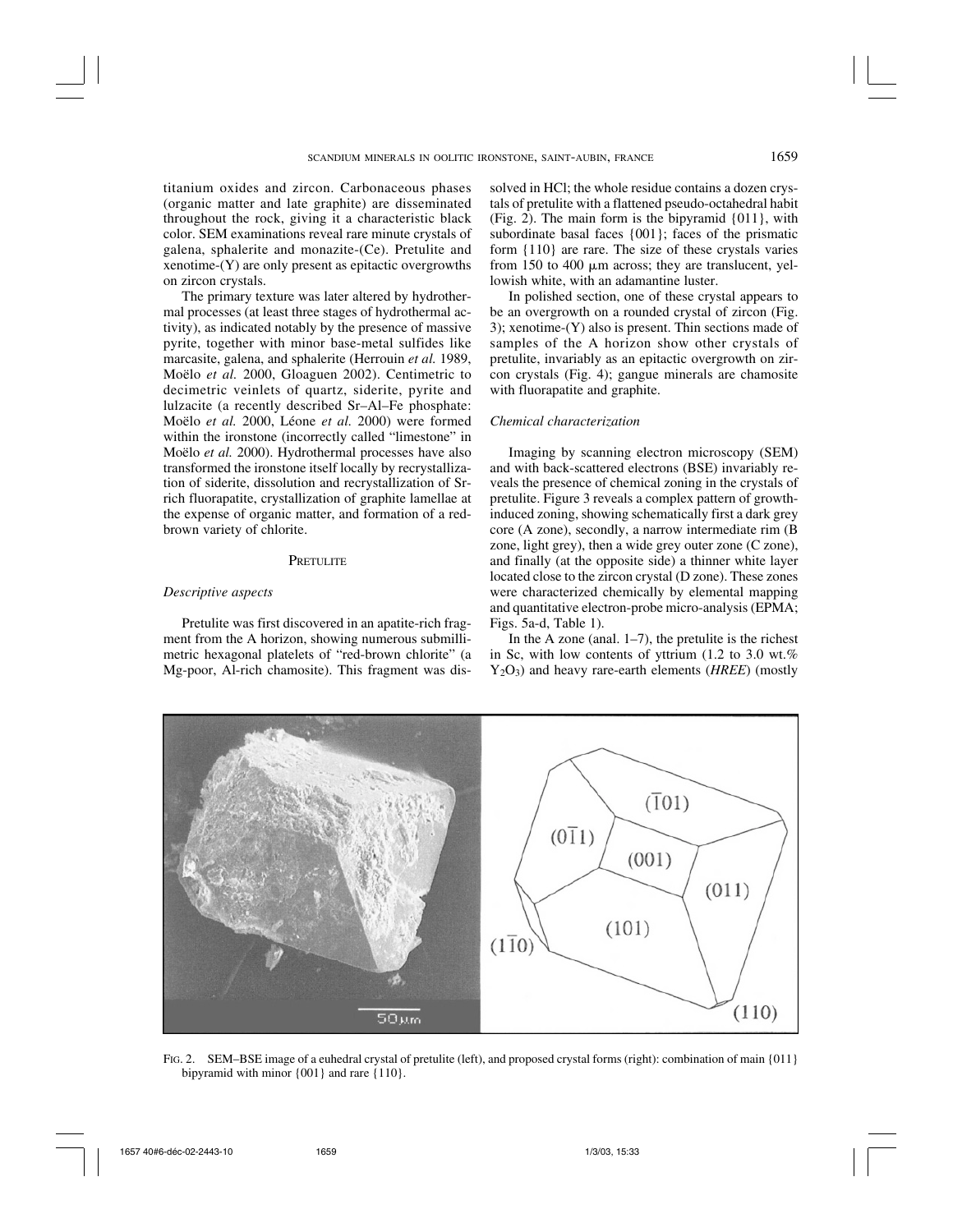

FIG. 3. Overgrowth of a zoned crystal of pretulite  $(-150 \times$ 50  $\mu$ m), together with a crystal of xenotime- $(Y)$  (*Xnt*) over a detrital zircon crystal. SEM-BSE image of a polished section. Central zone A (dark grey): REE- and (Zr, Si)-poor pretulite; intermediate zone B (light grey) enriched in REE and (Zr, Si); zone C (medium grey, upper and right border): REE-rich pretulite; zone D (white rim close to zircon): (Zr, Si)-rich pretulite.



FIG. 4. Epitactic overgrowth of euhedral pretulite (Ptl, greyblack), with an external Zr-rich rim  $[PtI(Zr), Iight grey)$  at the two opposite ends of a detrital crystal of zircon (Zrn, light grey). The white zones correspond to an epitactic overgrowth of xenotime-(Y) (Xnt). Chlorite (Chl) with graphite lamellae (within black area) is the matrix mineral. A smaller zircon – xenotime- $(Y)$  – pretulite aggregate is visible at right. SEM–BSE image; for clarity, the contrast between the central part [zircon and xenotime-(Y)] and the rest of the image has been attenuated.



FIG. 5. Chemical zoning of a section of a pretulite crystal (see also Fig. 3), observed with EPMA elemental mapping (a to d: Sc, Zr, Y and Yb, respectively). Colors range from violet to red, and indicate an increasing concentration of the element. In a, red areas correspond to zone A of Figure 3; zone D (black) is not visible. In b, well-defined red areas correspond to Zr-rich parts of zone B (center) and to zone D (bottom, with zircon). Individual maps do not allow us to distinguish zone C.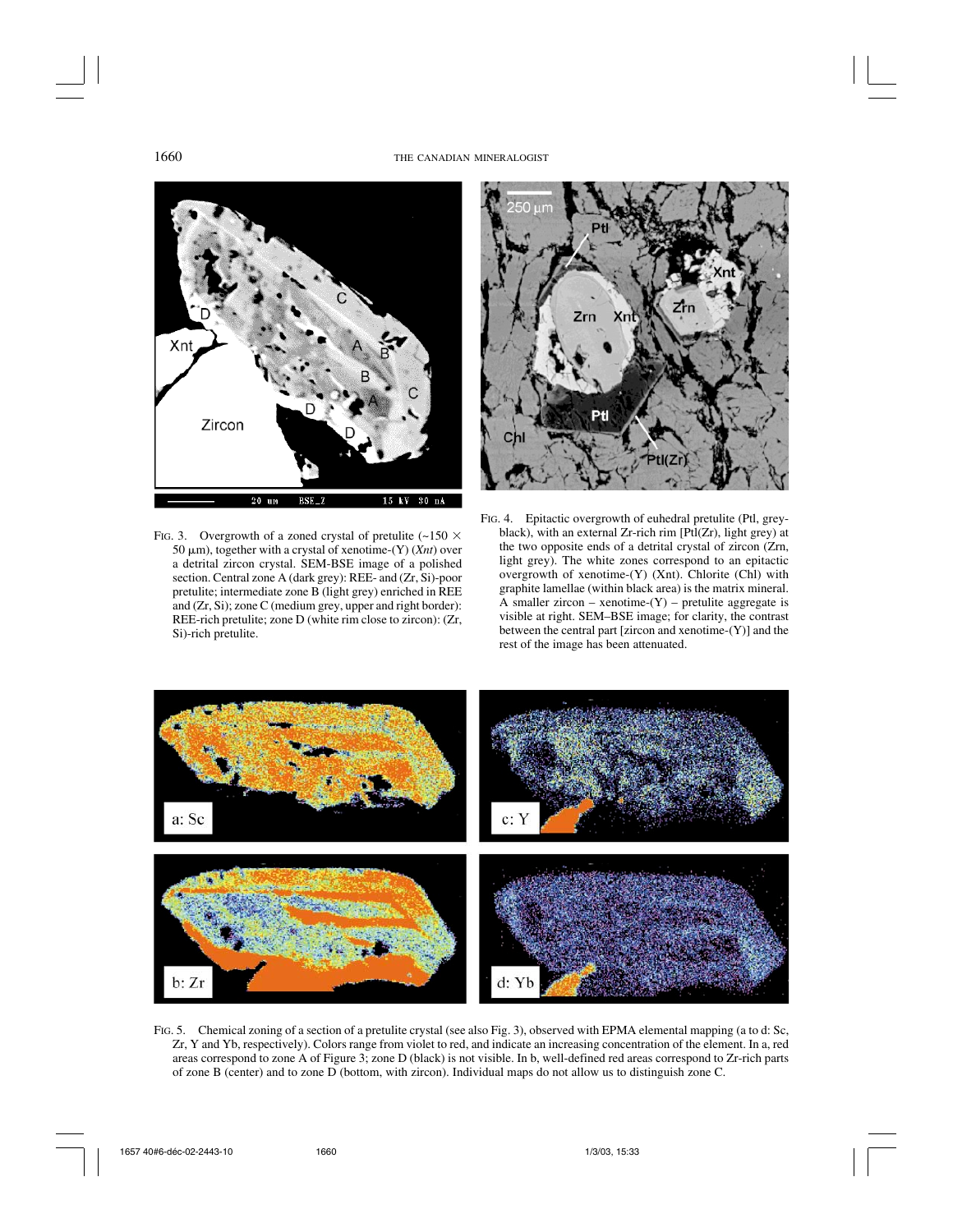| ١                                                                                                                                                                                                                                                    |
|------------------------------------------------------------------------------------------------------------------------------------------------------------------------------------------------------------------------------------------------------|
| ו<br>ון<br>!                                                                                                                                                                                                                                         |
| recept of the strip of the concern of the strip of the strip of the strip of the strip of the strip of the strip of the strip of the strip of the strip of the strip of the strip of the strip of the strip of the strip of th<br>l<br>$\frac{1}{2}$ |
|                                                                                                                                                                                                                                                      |
|                                                                                                                                                                                                                                                      |
|                                                                                                                                                                                                                                                      |
|                                                                                                                                                                                                                                                      |
|                                                                                                                                                                                                                                                      |
|                                                                                                                                                                                                                                                      |
|                                                                                                                                                                                                                                                      |
|                                                                                                                                                                                                                                                      |
|                                                                                                                                                                                                                                                      |
|                                                                                                                                                                                                                                                      |
|                                                                                                                                                                                                                                                      |
|                                                                                                                                                                                                                                                      |
|                                                                                                                                                                                                                                                      |
|                                                                                                                                                                                                                                                      |
|                                                                                                                                                                                                                                                      |
|                                                                                                                                                                                                                                                      |
|                                                                                                                                                                                                                                                      |
|                                                                                                                                                                                                                                                      |
|                                                                                                                                                                                                                                                      |
|                                                                                                                                                                                                                                                      |
|                                                                                                                                                                                                                                                      |
|                                                                                                                                                                                                                                                      |
|                                                                                                                                                                                                                                                      |
|                                                                                                                                                                                                                                                      |
|                                                                                                                                                                                                                                                      |
|                                                                                                                                                                                                                                                      |
|                                                                                                                                                                                                                                                      |
|                                                                                                                                                                                                                                                      |
|                                                                                                                                                                                                                                                      |
|                                                                                                                                                                                                                                                      |
|                                                                                                                                                                                                                                                      |
|                                                                                                                                                                                                                                                      |
| $\overline{a}$                                                                                                                                                                                                                                       |
|                                                                                                                                                                                                                                                      |
| ו<br>ו                                                                                                                                                                                                                                               |
| LABI                                                                                                                                                                                                                                                 |
|                                                                                                                                                                                                                                                      |

|              | ន្ត | ន្ទី ដឹងថ្ងៃ ដឹងថ្ងៃ ដឹងថ្ងៃ<br>តំបូង ដឹងថ្ងៃ ដឹងថ្ងៃ ដឹងថ្ងៃ                                                                                                                                                                                                                                                       | 98.0                 | <b>9888-88888</b><br>9888-988888                                                                                     |
|--------------|-----|---------------------------------------------------------------------------------------------------------------------------------------------------------------------------------------------------------------------------------------------------------------------------------------------------------------------|----------------------|----------------------------------------------------------------------------------------------------------------------|
|              | S.  | 888 d 8885<br>800 d 8885                                                                                                                                                                                                                                                                                            | 100.1                | <b>3883</b><br>5885345<br>$\frac{353}{300}$ , $\frac{4}{5}$ ,                                                        |
|              | 28  | ar<br>1980 - Alexandric<br>1980 - Alexandric                                                                                                                                                                                                                                                                        | 98.3                 |                                                                                                                      |
|              |     |                                                                                                                                                                                                                                                                                                                     |                      | និទ្ធិកូន =<br>កូនីកូនី = =                                                                                          |
|              | r.  | 2022 4 302242<br>2022 - 2022                                                                                                                                                                                                                                                                                        | 58.1                 | 88 중흥<br>०००<br>힣                                                                                                    |
|              | g   | ១៥ - ១ ដឹងទទួត។<br>បាន - ១ ដឹងទទួត។                                                                                                                                                                                                                                                                                 | 99.3                 | 0.010<br><b>12.388233</b><br>12.388233<br>0.710                                                                      |
| Thin section | Z,  | 888 d 8553845<br>50''" SORSC                                                                                                                                                                                                                                                                                        | 97.3                 | 3888<br>388848<br>0.713<br>0.012<br>$\frac{d}{dt}$ ,                                                                 |
|              | z   | न<br>अन्न संस्कृत स्टब्स्<br>अन्न संस्कृत स्टब्स्                                                                                                                                                                                                                                                                   | 97.3                 | 0.718<br>$\frac{3}{4}$ . 358846<br>0.007<br>0.004                                                                    |
|              | S.  | ង្គន្ថិ ។ គ្មីនិងនិង។<br>កំពុង គឺ គឺមាន គឺ                                                                                                                                                                                                                                                                          | 100.2                | 116565<br>1165651<br>11666<br>980<br>087<br>0.008<br>훧.                                                              |
|              | 25  | 1115<br>1116 - 1256<br>1116 - 1266                                                                                                                                                                                                                                                                                  | 100.1                |                                                                                                                      |
|              | គ   | ិដែលអ្នក 2022<br>ក្នុងស្ទឹង 2022 មិន                                                                                                                                                                                                                                                                                | 98.6                 | 118873<br>000734<br>00084                                                                                            |
|              | g   |                                                                                                                                                                                                                                                                                                                     | 97.3                 | 0.008<br>0.808                                                                                                       |
|              | ድ   | 1985195852888.                                                                                                                                                                                                                                                                                                      | 90                   | 8<br>8<br>8<br>8<br>8<br>8<br>8<br>8<br>8<br>8<br>0.02<br>0.738<br>0.280<br>$\frac{3}{2}$<br>0.014<br>0.006<br>0.702 |
|              | 2   | ងខេត្ត<br>សូម មាន ដូចដូច ។<br>សូម មាន ដូចដូច ។                                                                                                                                                                                                                                                                      | 98.3                 | 0240<br>$0.748$<br>0.748<br>0.003<br>1100<br>0000<br>0000<br>0.725                                                   |
| Zone D       | ÷,  | ទីទី១១១ ដែលមិនទី ។<br>កំនូនដូន ដឹងដឹងទី ។                                                                                                                                                                                                                                                                           | 58.3                 | $\frac{1}{2}$<br>88<br>888<br>0000<br>225<br>25888<br>00000                                                          |
|              | Ž   | មិដទីមួន ៥មិដទីខ្លួ<br>មួយស្ថិត ដូច្នេះ ដូច្នេះ                                                                                                                                                                                                                                                                     | ć 66                 | 0,219<br>00233<br>0.023<br>0.000                                                                                     |
|              | Ľ,  | 888585 88588<br>SHOOO ESS                                                                                                                                                                                                                                                                                           | 58.S                 | 11855<br>11855<br>1186<br>oo:<br>0002<br>0.006<br>8<br>0.00                                                          |
|              | ¥,  | ្រុក ខេត្ត ខេត្ត ខេត្ត<br>កំពុង ខេត្ត ខេត្ត ខេត្ត                                                                                                                                                                                                                                                                   | 100.3                | 88888<br>88888<br>$\frac{83}{300}$<br>್ದರ                                                                            |
|              | n   | ុត្តគ្នា ,<br>ទ្ធិកម្មជួយ<br>ឆ្នាំក៏កំបូចក្ត                                                                                                                                                                                                                                                                        | 99.5                 | 888<br>888                                                                                                           |
| Zone C       | 5   | $\frac{28}{9}$<br>en a a a a a<br>Sua a a a a a                                                                                                                                                                                                                                                                     | 98.4                 | 53<br>0.09<br>0.09<br>3353553<br>3355555                                                                             |
|              | Ξ   | ္မွဳ မွဳ ၁၁<br>( မွာ ၁၀ -<br>ទុក្ខនិង<br>ភិមិក្ខុ ខ្ទុ                                                                                                                                                                                                                                                              |                      |                                                                                                                      |
|              |     |                                                                                                                                                                                                                                                                                                                     |                      | *****<br>****                                                                                                        |
|              | ≘   |                                                                                                                                                                                                                                                                                                                     | 100.6                | $\frac{302}{0.019}$<br>381<br>0.018<br>0.004                                                                         |
|              |     | ពុក<br>ពុក<br>ពុក<br>ាដូងអង្គមួ<br>ក្នុងអង្គមួ                                                                                                                                                                                                                                                                      | 98.B                 | 335<br>0.002<br>0.002                                                                                                |
| Zone B       | œ   | ដូកទី<br>ឆ្នាំទី :<br>22232.8<br>Î,                                                                                                                                                                                                                                                                                 | 5,66                 | 0.083<br>388<br>088<br>000<br>334<br>0000<br>00000<br>$\overline{1}$                                                 |
|              |     | $\frac{45}{3}$<br>$888$<br>$988$<br>ក្នុងទី១១<br>ក្នុងទី១១                                                                                                                                                                                                                                                          | 99.7                 | 886<br>8861<br>00000<br>0.041<br>88<br>0.88<br>0.89<br>$\frac{1}{2}$                                                 |
|              | ۰   | 0.55<br>ុក្ខន្ធ<br>ភូននុះ<br>ទំនន់ :                                                                                                                                                                                                                                                                                | 100.4                | $\frac{36}{2}$<br>35<br>355<br>0000<br>588<br>0.000                                                                  |
|              |     | ।<br>ମୁନ୍ଦ୍ର - ସୁନ୍ଧ - ସୁନ୍ଧ - ମୁନ୍ଦ - ମୁନ୍ଦ - ମୁନ୍ଦ - ମୁନ୍ଦ - ମୁନ୍ଦ - ମୁନ୍ଦ - ମୁନ୍ଦ -                                                                                                                                                                                                                              |                      | 55888 5888888                                                                                                        |
|              |     |                                                                                                                                                                                                                                                                                                                     |                      | 338 323<br>0.000 323<br>0.000 0.000 3300 0.000                                                                       |
| Zone A       |     | $\frac{1}{2}$ $\frac{1}{2}$ $\frac{5}{2}$ $\frac{3}{2}$ $\frac{3}{2}$ $\frac{3}{2}$ $\frac{3}{2}$ $\frac{3}{2}$ $\frac{3}{2}$ $\frac{3}{2}$ $\frac{3}{2}$ $\frac{3}{2}$ $\frac{3}{2}$ $\frac{3}{2}$ $\frac{3}{2}$ $\frac{3}{2}$ $\frac{3}{2}$ $\frac{3}{2}$ $\frac{3}{2}$ $\frac{3}{2}$ $\frac{3}{2}$ $\frac{3}{2}$ |                      | <b>553333</b><br>090838<br>09090 - 0918600                                                                           |
|              |     | 1989 - 1983 - 1989 - 1989 - 1980 - 1980 - 1980 - 1980 - 1980 - 1980 - 1980 - 1980 - 1980 - 1980 - 1980 - 1980<br>1980 - 1980 - 1980 - 1980 - 1980 - 1980 - 1980 - 1980 - 1980 - 1980 - 1980 - 1980 - 1980 - 1980 - 1980 - 1980                                                                                      | 98.8 100.4 101.0 100 | $350000$<br>$350000$<br>$350000$<br>$350000$<br>$350000$<br>$350000$                                                 |
|              |     | 음북육음음음음 : 특진들<br>특구호후후음음 : 종후후                                                                                                                                                                                                                                                                                      |                      |                                                                                                                      |
|              |     | wt.%                                                                                                                                                                                                                                                                                                                | 99.4 100.3           | 38158<br>0008 8 88888<br>0008 1 8 8888                                                                               |

A, B, C and D: different zones of the crystal shown in Figures 3 and 5, other datasets pertain to the (Zr, Si)-rich rim of pretulite crystals from a thin section (Fig. 4). Analytical conditions: Cameca microprobe SX 50 (BRGM - CNRS - University common laboratory, Orléans); voltage 20 kV; intensity 20 nA; standards: synthetic pure phosphates (Y, Yb, Er, Lu and Dy La), synthetic zircon (ZrLa), synthetic hafnium oxide (HfLa), synthetic pretulite (ScKa and PKa), albite (SiKa), synthetic corundum (AlKa), hematite (FeKa); detection limit of the elements (wt.%): Al, Si 0.015, P 0.02, Ca 0.03, Fe, Sc 0.05, Hf 0.07, Zr  $0.09$ , Y 0.10, REE 0.11, Th 0.20; -: below detection limit; n.d.: not determined.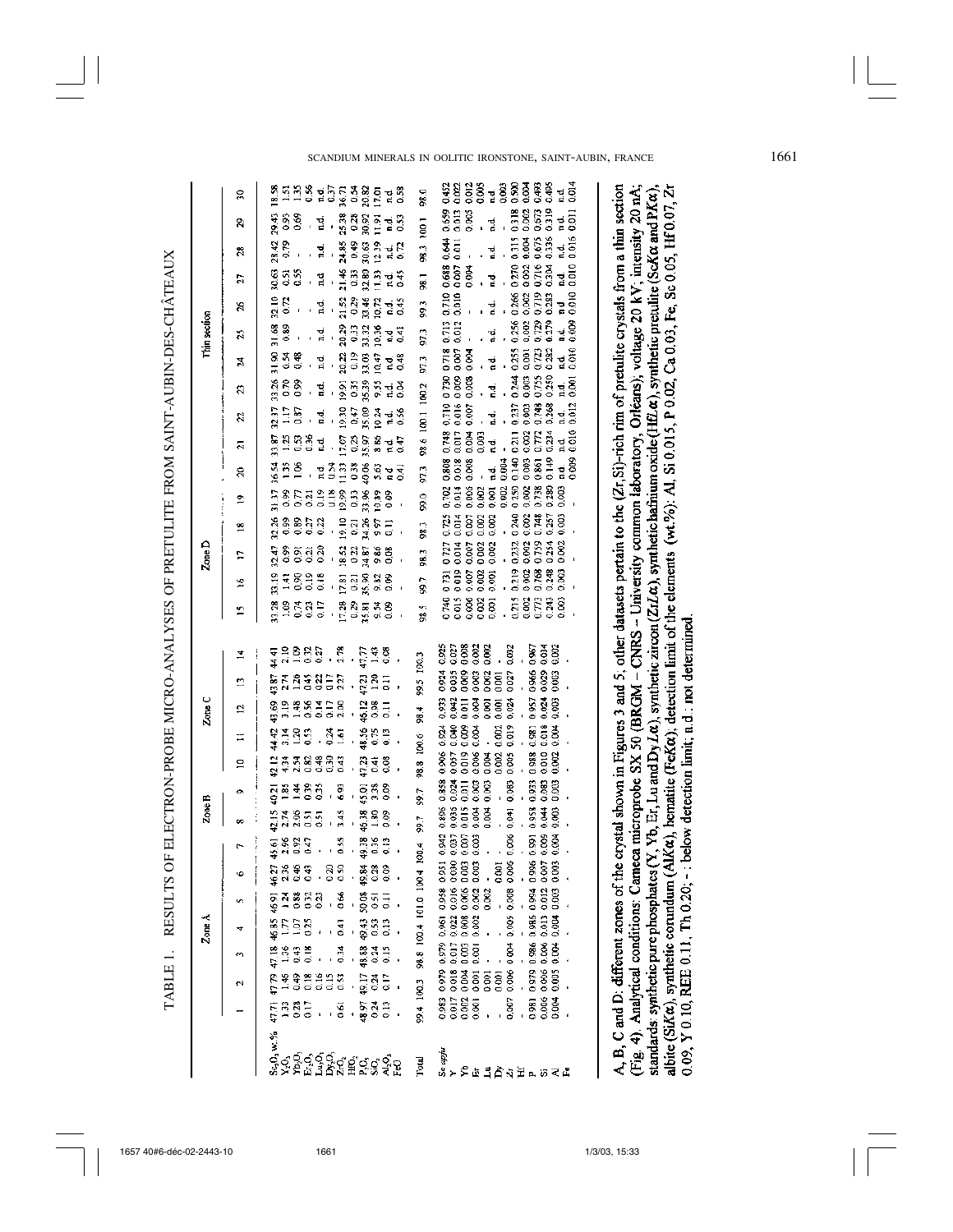Yb, then Er, Dy and Lu, with a total below 1.3 wt.% of the respective oxides); zirconium and silicon contents are very low, below 0.6 wt.%  $ZrO<sub>2</sub>$  and 0.4%  $SiO<sub>2</sub>$ . The composition richest in Sc (no. 1) corresponds to the formula:  $[Sc_{0.983}(Y_{0.017}Yb_{0.002}Er_{0.001})\Sigma_{0.020}Zr_{0.007}](P_{0.981}$  $Si_{0.006}Al_{0.004}O_{3.989}$ , simplified as Prt<sub>0.973</sub>Xnt<sub>0.020</sub>  $Zrn<sub>0.007</sub>$ . In the B zone (nos. 8–9), the pretulite shows a significant enrichment in Zr and Si, up to 6.9 wt. %  $ZrO<sub>2</sub>$ and 3.4%  $SiO<sub>2</sub>$ . Composition 9 corresponds to [Sc<sub>0.858</sub>]  $(Y_{0.024}Yb_{0.011}Er_{0.003}Lu_{0.003})\Sigma_{0.041}Zr_{0.083}](P_{0.933}Si_{0.083}$  $\text{Al}_{0.003}$ ) $\text{O}_{4.018}$ , or Prt<sub>0.873</sub>Xnt<sub>0.042</sub>Zrn<sub>0.085</sub>.

In the C zone (nos. 10–14), the pretulite shows minor amounts of Zr and Si (below  $2.8\%$  ZrO<sub>2</sub> and  $1.4\%$ SiO<sub>2</sub>), with an enrichment in Y (up to 4.3%  $Y_2O_3$ ) and *HREE* (especially Yb, up to  $2.5\%$  Yb<sub>2</sub>O<sub>3</sub>). The composition richest in (Y,*HREE*), no. 10, corresponds to  $[Sc_{0.906}(Y_{0.057}Yb_{0.019}Er_{0.006}Lu_{0.004}Dy_{0.002})\Sigma_{0.088}Zr_{0.005}]$  $(P_{0.988}Si_{0.010}Al_{0.002})O_{3.994}$ , or  $Pr_{0.907}Xnt_{0.088}Zrn_{0.005}$ . In the D zone (nos. 15–19), the pretulite reveals high Zr and Si contents (17–20%  $ZrO<sub>2</sub>$  and 9–11% SiO<sub>2</sub>); minor quantities of Y and Yb are present in similar proportions (about 1 wt.% of the respective oxides). Composition 19 corresponds to  $[Sc_{0.702}(Y_{0.014}Yb_{0.006}Er_{0.002}]$  $Lu_{0.001}Dy_{0.002}S_{0.023}Zr_{0.250}Hf_{0.002}[(P_{0.738}Si_{0.280}Al_{0.003})$  $O_{3.997}$ , or Prt<sub>0.718</sub>Xnt<sub>0.024</sub>Zrn<sub>0.258</sub>.

In all cases enriched in Zr and Si (over 0.02 atoms per formula unit, *apfu*), the atomic ratio Zr/Si is invariably close to 1, in agreement with a solid-solution scheme according to the coupled heterovalent substitution  $Sc^{3+} + P^{5+} \leftrightarrow Zr^{4+} + Si^{4+}$ ; the molar ratio ScPO<sub>4</sub>/ ZrSiO4 attains 2.8. Electron-microprobe data on pretulite from a thin section confirm these results. In the areas with the higher Zr and Si contents, in the D zone (Table 1, nos. 20–30), the molar ratio  $\text{SePO}_4$ / ZrSiO4 generally varies between 3.5 and 2.1, but was found to be as low as 0.90 for one composition (no. 30), thus corresponding to a scandian zircon with formula  $[Sc_{0.452}(Y_{0.022}Yb_{0.012}Er_{0.005}Dy_{0.003})\Sigma_{0.042}Zr_{0.500}Hf_{0.004}]$  $(P_{0.493}Si_{0.495}Fe_{0.014})O_{4.000}$ , or  $Prt_{0.453}Xnt_{0.042}Zrn_{0.505}$ .

The pretulite from Saint-Aubin is much richer in Y and *HREE* (Yb, Er and Dy, and Lu) than the sample from Höllkogel, the type locality (Bernhard *et al.* 1998b). It is also distinguished by its complex growthinduced zoning, and by the development of compositions intermediate between ideal pretulite and zircon.

#### *Crystallography*

Despite its relatively large size, the pretulite crystal shown in Figure 2 was used for a single-crystal X-ray study, with an imaging plate system. Operating conditions and related data are given in Table 2. On the basis of its tetragonal symmetry, the unit-cell parameters of the Saint-Aubin material are *a* 6.5870(9), *c* 5.809(1) Å. Table 3 and Figure 6 compare these new data with those of pretulite from the type locality, pure synthetic ScPO4, and related isotypic compounds (synthetic YPO<sub>4</sub>, zircon and various *HREE* phosphates).

Diffraction data were used to solve the average structure of this sample of pretulite. Table 4 gives the coordinates of the atoms in the unit cell. Owing to its complex chemical composition, the structure was refined by 1) adjusting the Sc/Zr value, and, accordingly, the P/Si value, and 2) adjusting the Sc/(Y,*HREE*) value, considering all heavy rare-earth elements (*HREE*) as Yb, with Sc/Y and Yb/Y values close to the mean of Sc/Y and *HREE*/Y values indicated by the electron-microprobe data (Table 1). The best *R* value (0.039) was thus obtained for the simplified structural formula  $[Sc<sub>0.904</sub>]$  $Y_{0.032}(Yb, HREE)_{0.016}Zr_{0.048}$  $(P_{0.952}Si_{0.048})O_4$ , close to a composition of the C zone. This solution represents an average structure of a relatively inhomogeneous crystal, which explains the lower accuracy of these data compared to those of Bernhard *et al.* (1998b)  $(R = 0.019)$ for the Austrian pretulite. Nevertheless, the relatively low *R* value, as well as the homogeneity of *U* factors, indicate that this solution is a good approximation of the real structure. A listing of observed and calculated structure-factors is available from the Depository of Unpublished Data, CISTI, National Research Council, Ottawa, Ontario K1A 0S2, Canada.

According to Table 3, the *a* and *c* parameters increase in going from pure synthetic ScPO<sub>4</sub> to the pretulite from Saint-Aubin owing to the substitution of larger cations, Y and *HREE*, for Sc, as well as to the presence of the zircon component. The two ratural examples of pretulite have very close unit-cell volumes, but a higher density  $(3.83 \text{ g/cm}^3)$  was calculated for the Saint-Aubin material owing to its enrichment in the heavier elements.

TABLE 2. DATA ON THE CRYSTAL OF PRETULITE FROM SAINT-AUBIN-DES-CHÂTEAUX CHOSEN FOR STRUCTURE REFINEMENT, AND EXPERIMENTAL DETAILS

| Crystal data                                                                                                                                                                                                                                                                                                                                                                                                      |                                                                                                                                                                                                                                                  |  |  |  |  |  |  |  |  |
|-------------------------------------------------------------------------------------------------------------------------------------------------------------------------------------------------------------------------------------------------------------------------------------------------------------------------------------------------------------------------------------------------------------------|--------------------------------------------------------------------------------------------------------------------------------------------------------------------------------------------------------------------------------------------------|--|--|--|--|--|--|--|--|
| Simplified structural formula<br>Crystal system: tetragonal<br>$6.5870(9)$ Å<br>a<br>$252.05(7)$ $\AA$ <sup>3</sup><br>V<br>$3.834$ g/cm <sup>3</sup> (calculated)<br>Density                                                                                                                                                                                                                                     | $(S_{\text{Gauss}}   Y_{\text{max}}   Y_{\text{Gauss}}   Z_{\text{Gauss}})$ $(P_{\text{Gauss}}   S_{\text{Gauss}})   O_{\text{Gauss}}$<br>Space group: 14, /amd (# 141)<br>5,809(1) Å<br>c<br>4<br>Absorption coefficient: 4.56 mm <sup>-1</sup> |  |  |  |  |  |  |  |  |
|                                                                                                                                                                                                                                                                                                                                                                                                                   | <b>Data Collection</b>                                                                                                                                                                                                                           |  |  |  |  |  |  |  |  |
| Temperature: ambient<br>Radiation: Mo <i>K</i> $\alpha$ ( $\lambda = 0.71073$ Å)<br>Diffractometer: STOE IPDS single $\phi$ axis<br>$\phi$ range: $0-201^\circ$<br>Crystal-to-detector distance (IP)<br>Irradiation time per exposure<br>$\theta$ range: 1.9 to 28.2°<br>Independent reflections: 90<br>Reflections with $I > 20(I)$ : 84<br>Index ranges: $-8 \le h \le 8$ , $-8 \le k \le 8$ , $-7 \le l \le 7$ | Crystal size: $200 \times 160 \times 110$ µm<br>50 kV, 40 mA<br>Method: imaging plate technology<br>$\Delta\phi$ (increment): $3^{\circ}$<br>60 mm<br>5 minutes<br>Reflections collected: 1060<br>$[R(int) = 0.0802]$                            |  |  |  |  |  |  |  |  |

#### **Refinement**

Refinement method: Full-matrix least-squares on F<sup>2</sup> Data/restraints/parameters: 90/0/12 Goodness-of-fit on F<sup>2</sup>: 2.466 RI [I > 20(I)] 0 0389 ωR<sub>2</sub>: 0,1407 R index (all data): 0.0408 ωR2: 0.1412 Largest diff. peak/hole: 0.598, -0.729 e.Å<sup>3</sup>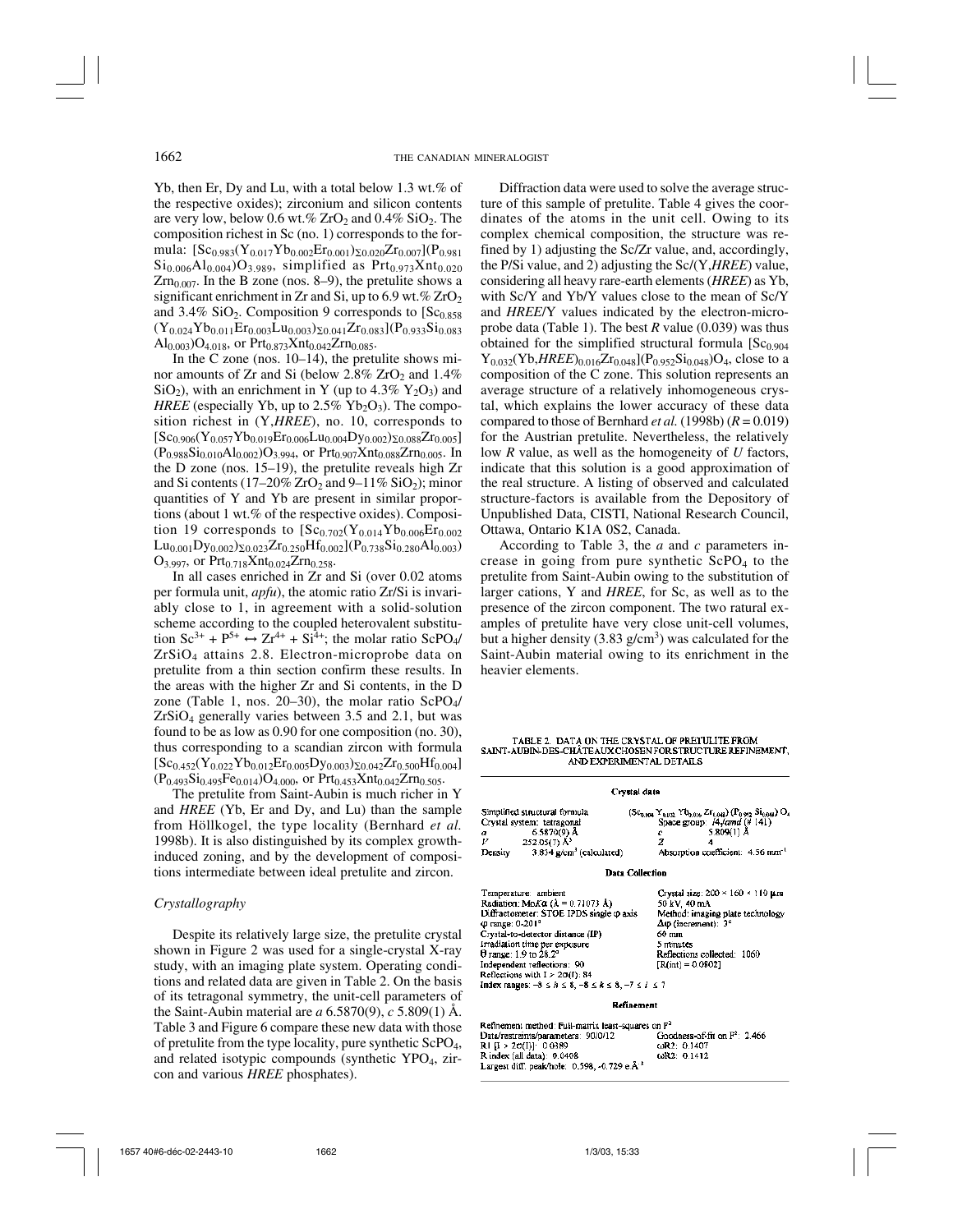| TABLE 3. VARIATION OF THE UNIT-CELL PARAMETERS OF NATURAL AND |
|---------------------------------------------------------------|
| SYNTHETIC REE PHOSPHATES WITH THE ZIRCON STRUCTURE-TYPE       |

| Compound                       | a (Å) | c(A)  | $V(\mathbf{A}^3)$ | $D$ (e/cm <sup>3</sup> ) | cia   | Reference                 |  |  |
|--------------------------------|-------|-------|-------------------|--------------------------|-------|---------------------------|--|--|
| Zircon (synthetic)             | 6.605 | 5.982 | 261.0             | 4.67                     | 0.906 | Siggel & Jansen (1990)    |  |  |
| Zircon                         | 6.612 | 5.994 | 262.0             | $(4.69)^*$               | 0.907 | Finger (1974)             |  |  |
| ScPO <sub>4</sub> (synthretic) | 6.574 | 5.791 | 250.3             | 3.71                     | 0.881 | Milligan et al. (1982)    |  |  |
| ScPO <sub>s</sub> (synthetic)  | 6.578 | 5.796 | 250.8             | 3.71                     | 0.881 | Rasmussen et al. (1993)   |  |  |
| (Sc, Y)PO, Pretulite           | 6.589 | 5.806 | 252.1             | 3.71                     | 0.881 | Bernhard et al. (1998b)   |  |  |
| $[(Sc, Y, Yb), Zc](P, S)$ O    | 6.587 | 5.809 | 252.1             | 3.83                     | 0.882 | this study (Table 2)      |  |  |
| LuPO <sub>z</sub> (synthetic)  | 6.783 | 5.947 | 273.6             | 6.55                     | 0.877 | Ni et al. (1995)          |  |  |
| YbPO <sub>s</sub> (synthetic)  | 6.809 | 5.964 | 276.5             | 6.40                     | 0.876 | Ni et al. (1995)          |  |  |
| YbPO, (synthetic)              | 6.816 | 5.966 | 277.2             | 6.40                     | 0.875 | Milligan & Mullica (1983) |  |  |
| TmPO, (synthetic)              | 6.829 | 5.980 | 278.9             | 6.29                     | 0.876 | Ni et al. (1995)          |  |  |
| ErPO, (synthetic)              | 6.851 | 5.997 | 281.4             | 6.19                     | 0.875 | Ni et al. (1995)          |  |  |
| HoPO <sub>4</sub> (synthetic)  | 6.877 | 6.018 | 284.6             | 6.07                     | 0.875 | Ni <i>et al.</i> (1995)   |  |  |
| YPO, (synthetic)               | 6882  | 6.018 | 285.0             | 4.25                     | 0.874 | Millinan et al. (1982)    |  |  |
| Xenotime-(Y)                   | 6.895 | 6028  | 286.5             | $4.68**$                 | 0.874 | Ni et al. (1995)          |  |  |
| Xenotime-(Yb)                  | 6.866 | 6.004 | 283.0             | 5.85***                  | 0.874 | Buck et al. (1999)        |  |  |
| DyPO <sub>4</sub> (synthetic)  | 6.905 | 6.038 | 287.9             | 5.94                     | 0.874 | Ni et al. (1995)          |  |  |
| TbPO <sub>4</sub> (synthetic)  | 6.931 | 6.061 | 291.1             | 5.79                     | 0.874 | Ni et al. (1995)          |  |  |

\* Natural zircon with unknown Hf content; d calculated on the basis of hypothetical Hf/Zr =  $2\%$  (atomic).

\*\* Also with HREE and Ca. \*\*\* Also with Y and HREE.

TABLE 4. ATOM COORDINATES IN THE STRUCTURE OF PRETULITE FROM SAINT-AUBIN-DES-CHÂTEAUX, FRANCE

|     | site                 | x                  | ÿ                    | z        | $U(\mathsf{eq})$ | o. E  |
|-----|----------------------|--------------------|----------------------|----------|------------------|-------|
| Sc. | 46                   | 14                 | γ.                   | 垢        | 0.009(1)         | 0.904 |
| Y   | $\ddot{\phantom{a}}$ | $\epsilon_{\rm h}$ | ĸ                    | $\omega$ | 0.009(1)         | 0.032 |
| Yb  | $\mathbf{u}$         | $\mathbf{a}$       | $\ddot{\phantom{a}}$ | м        | 0.009(1)         | 0.016 |
| Zг  | $\mathbf{a}$         | <b>Ch</b>          | u                    | $\omega$ | 0,009(1)         | 0.048 |
| P   | 4 a                  | 丛                  | ч.                   | %        | 0.007(1)         | 0.952 |
| Si  | м                    | M.                 | $\ddot{\phantom{a}}$ | ٠,       | 0.007(1)         | 0.048 |
| о   |                      | $16h$ 0.1806(5)    | 54                   | 0.436(6) | 0,009(1)         | ı     |

The equivalent isotropic displacement parameters  $U$ (eq) (in  $A<sup>2</sup>$ ) is defined as one third of the orthogonalized  $U^{\sharp}$  tensor, n.f.: occupancy factor.

#### *Raman spectroscopy*

The Raman spectrum of pretulite is presented for the first time; it was obtained on the largest crystal shown in Figure 4, as well as on a sample (HK1A) from the type locality, provided by F. Bernhard. As the presence of *REE* in pretulite induces strong fluorescence lines, pure synthetic ScPO4 (provided by Eugene Jarosewich), used as Sc standard for the electron-probe micro-analyses, also was studied for comparison. Data were obtained with a DILOR XY800 Raman microprobe (BRGM – CNRS – Université d'Orléans, Dr. J.-M. Bény, ISTO–CNRS, Orléans, analyst). Operating conditions were: Ar<sup>+</sup> laser,  $\lambda$  of the exciting radiations 488 and  $514.5$  nm,  $25 \text{ mW}$  ( $\sim$ 3 mW on the sample), recording window 60–2020 cm<sup>-1</sup>, objective  $\times$  100, and acquisition time 120 s.

The spectra obtained on pretulite from Saint-Aubin with the two laser sources allow us to distinguish complex groups of strong *REE*-fluorescence-induced bands from fine specific Raman bands (Fig. 7a). A comparison of the Raman spectrum of pretulite from the type locality with that of *REE*-free synthetic ScPO<sub>4</sub> (Fig. 7b) confirms the discrimination between fluorescence and Raman bands. All three samples present eleven welldefined Raman bands (Raman shift in  $cm^{-1}$ ): a very strong pair at 1079–1082 and 1024–1026, with an intermediate doublet at 1049–1053 and 1043–1045, then seven medium to weak bands at 595, 474–475, 331–334, 326, 240–243, 234 and 186–187. This Raman spectrum is similar to that obtained for xenotime-(Y) (C. Bény, unpubl. data), but with an increase of about  $30 \text{ cm}^{-1}$  of the Raman shift of the two strongest bands.

# SCANDIAN ZIRCON

### *Zoned detrital zircon*

The finely stratified ironstone shows numerous detrital crystals of zircon, generally with titanium oxides in peculiar millimetric layers. In reflected light and SEM–BSE images, these zircon crystals commonly display concentric zoning (Fig. 8) indicative of a primary oscillatory growth. The usually anhedral to subhedral morphology of the zircon crystals, which cuts this growth zoning, clearly indicates their detrital origin, without recrystallization. This kind of zircon was described in iron ores of Lower Ordovician age by Chauvel (1968, 1974), as well as in rutile- and zircon-rich sandstones from the Armorican Massif by Faure (1978).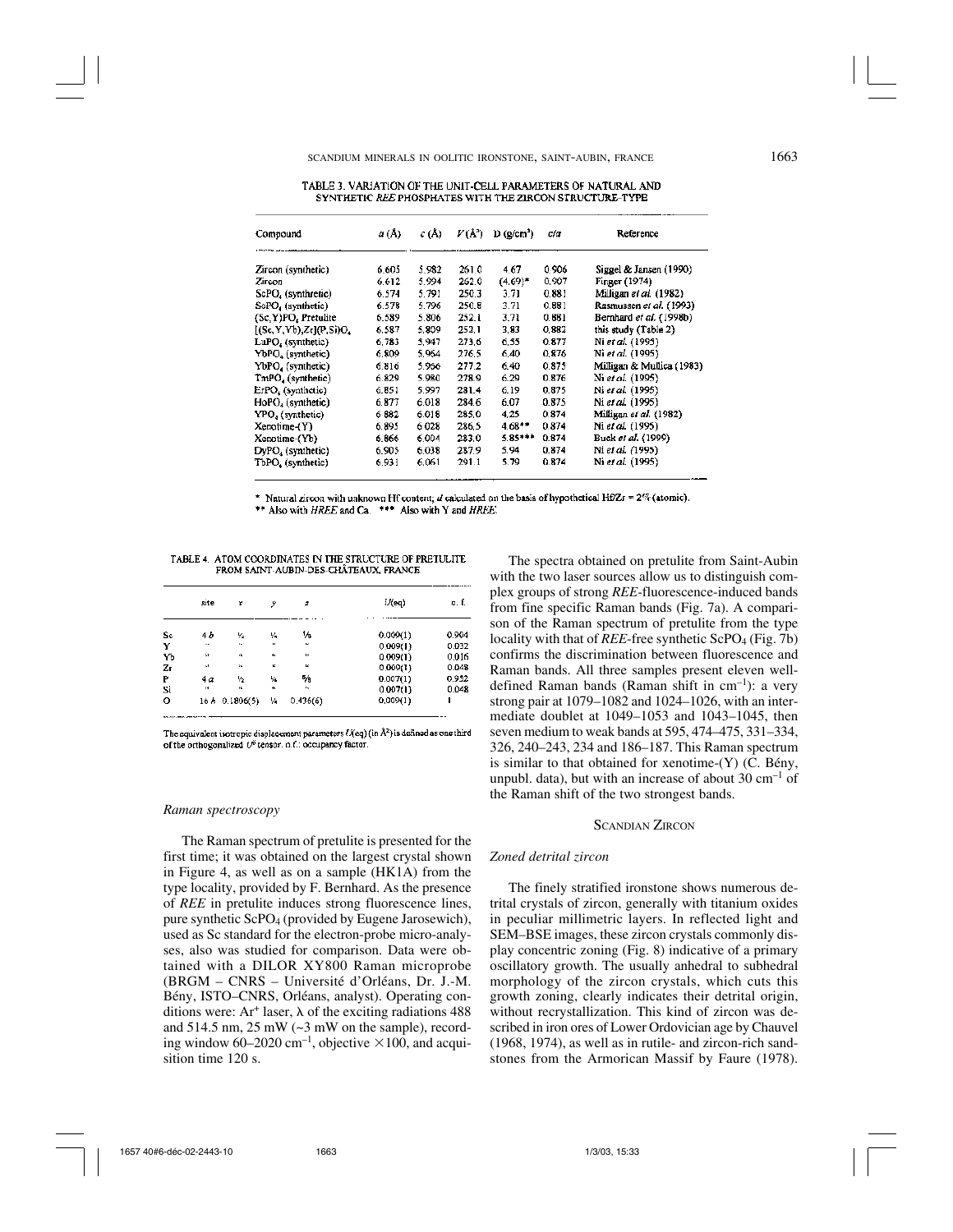

FIG. 6. Variation of the unit cell parameters  $a(\text{\AA})$  and  $V(\text{\AA}^3)$  within the series of *HREE* phosphates related to the zircon structure-type, compared to that of zircon (according to data of Table 3).

Nevertheless, in the A horizon at Saint-Aubin, the proportion of such zoned crystals (about one third) is particularly high.

Results of the electron-probe micro-analyses are given in Table 5. The dark zones correspond to a phosphate enrichment, together with Sc, Y, Yb, Er, Fe, Ca and Al (and, in some cases, Lu and Th; U is below detection limit). These dark zones give low analytical totals, from 95 down to 92 wt.%, whereas the light zones (pure zircon) give totals close to 100 wt.%. Such a deficit is not strictly correlated with the cumulative sum of P and associated cations, and could not be explained by the omission of less abundant *HREE*, or *LREE* in the analytical process. It reveals a metamict state of these zones, enriched in H<sub>2</sub>O (maximum  $\sim$ 5–8 wt.%). It is well known that there is a positive correlation among Y, U and P in zircon (see, for instance, Köppel & Sommerauer 1974), which explains the indirect correlation observed between Y (and the *REE*) and the metamictization process (Larsen *et al.* 1953).

An increasing P content is correlated positively with the amount of *HREE*, Y and Sc (but negatively with Fe, at high P contents). The level of scandium reaches 3.18 wt.%  $Sc_2O_3$  for the composition richest in P (8.2 wt.%)  $P_2O_5$ ), which corresponds to the formula (without  $H_2O$ ):  $Zr_{0.76}Hf_{0.01}[Sc_{0.09}Y_{0.07}(HREE)_{0.03}]_{\Sigma_{0.19}}Al_{0.03}Fe_{0.03}$  $Ca<sub>0.02</sub> (Si<sub>0.75</sub>P<sub>0.22</sub>)<sub>\Sigma 0.97</sub>O<sub>4.02</sub>$ . In the light zones, P, Sc, Ca and Al are below detection limits, and *HREE* and Fe decrease significantly; only hafnium is systematically present (0.8 to 2.3 wt.%  $HfO<sub>2</sub>$ ), as in all crystals.

According to Geisler & Schleicher (2000) and Geisler *et al.* (2001), a significant Ca content (>0.2 wt.%) CaO) in the metamict zones of zircon is indicative of hydrothermal leaching or of weathering, which introduces Ca (and probably Fe, Al and Mn), with a loss of Zr, Si and radiogenic Pb (possibly U also). In contrast, at Saint-Aubin, Y, Sc and the *HREE* are clearly primary, to counterbalance the phosphate anion, and the zoning of zircon indicates an oscillatory growth between endmember zircon and a phosphate-type component [a mixture of pretulite and xenotime-(Y)].

Except for scandium, all minor elements detected in the zoned crystals are commonly found in natural zircon (Deer *et al.* 1997). An analysis for scandium is generally omitted in analytical work on zircon. However, this element may commonly be present as a minor component together with Y and *HREE* in phosphorus-rich varieties of this mineral. Among others, Romans *et al.* (1975) have demonstrated that scandium is systematically present, with a mean content of 0.2 wt.%, in the magnetic fraction of zircon enriched in Y and P from three commercial concentrates, with a maximum of 0.7 wt.% Sc in a zoned crystal (together with 7.5% Y and 4.1% P). Zircon with about 1 wt.%  $Sc<sub>2</sub>O<sub>3</sub>$  has been discovered at Baveno (Italy) by Gramaccioli *et al.* (2000). Another example is an exotic occurrence of a "solid solution of zircon and xenotime-(Y)" described recently by Mordberg *et al.* (2001) in the Schugorsk bauxite deposit, in Russia. This phase crystallized during bauxite weathering at the contact between zircon and xenotime grains. Chemically, it corresponds to zircon with up to 5.8 wt.%  $Y_2O_3$ , and 3.3%  $Sc_2O_3$  (and up to 3.8%  $P_2O_5$ ), but the level of the HREE was apparently not established (total below 92 wt.%). This composition is very close to that of the zones richest in P in the detrital zircon from Saint-Aubin.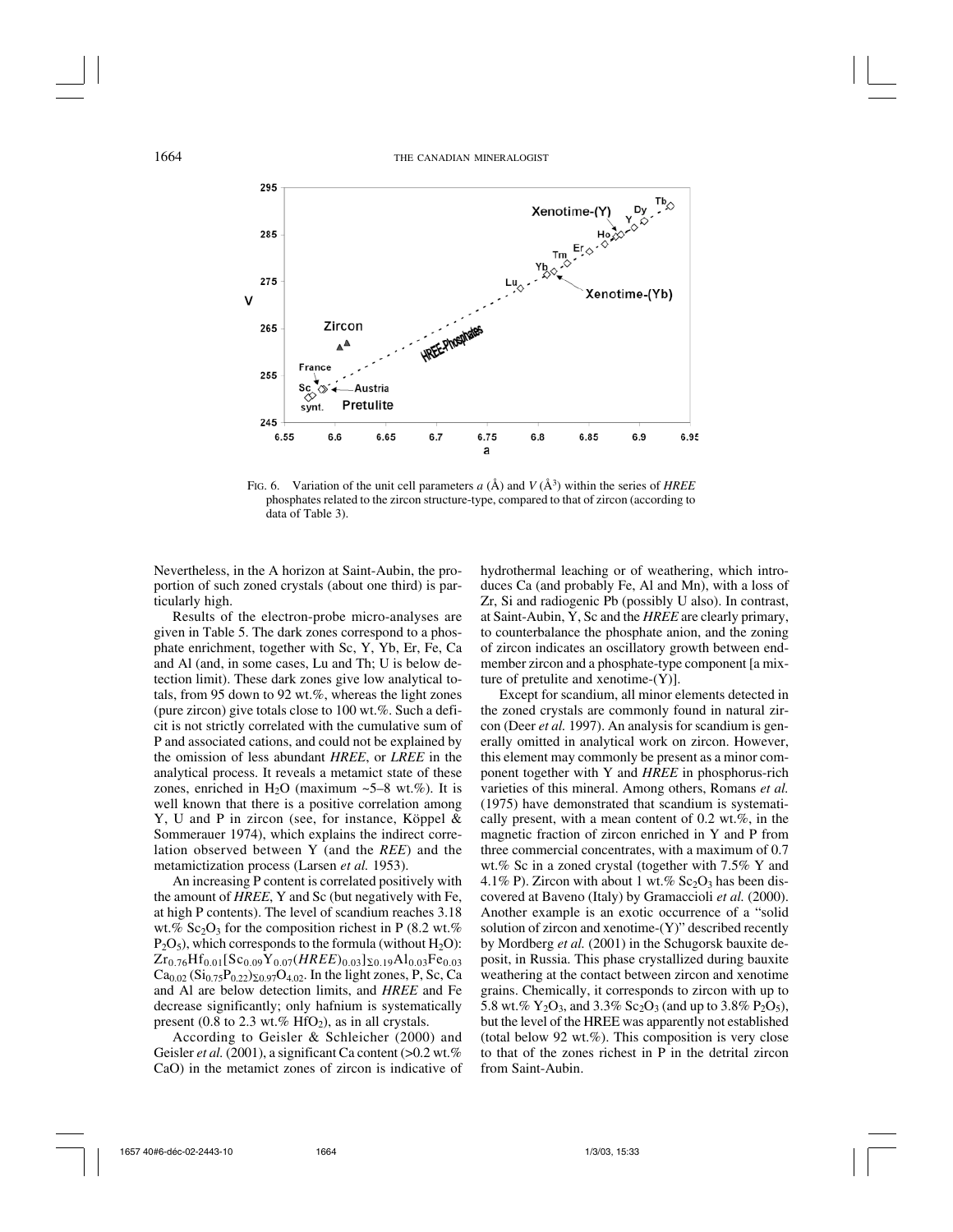

FIG. 7. Raman spectra of natural and synthetic pretulite. (a) (top): two spectra of pretulite from Saint-Aubin-des-Châteaux with two laser sources ( $\lambda = 488$  and 514.5 nm); non-indexed lines are *REE* fluorescence bands. (b) (bottom): spectra at  $\lambda = 514.5$ nm for pretulite from the type locality (Höllkogel, Austria), and for synthetic ScPO4 (fluorescence bands absent). Intensity scale bar in arbitrary units.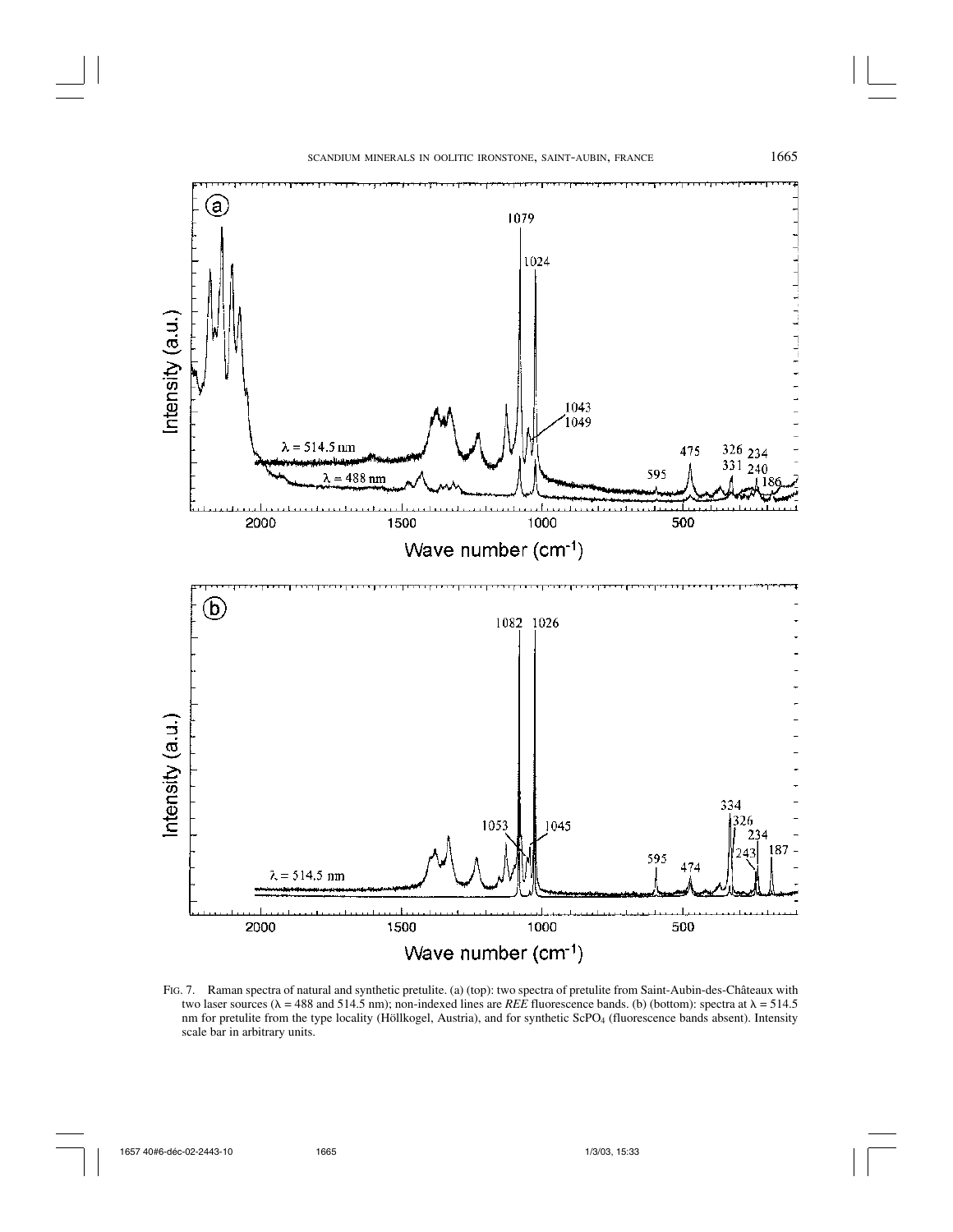COMPOSITION OF DETRITAL ZIRCON COEXISTING WITH PRETULITE FROM SAINT-AUBIN-DES-CHÂTEAUX, FRANCE TABLE 5. COMPOSITION OF DETRITAL ZIRCON COEXISTING WITH PRETULITE FROM SAINT-AUBIN-DES-CHÂTEAUX, FRANCE TABLE 5.

| $\equiv$       | $\frac{88533}{2222}$                                                                                                                                                                                                           |
|----------------|--------------------------------------------------------------------------------------------------------------------------------------------------------------------------------------------------------------------------------|
| $\mathbf{R}$   | 55<br>58650<br>586160                                                                                                                                                                                                          |
| ô              |                                                                                                                                                                                                                                |
| œ              |                                                                                                                                                                                                                                |
| ŀ.             | $38.50$ $35.5$ $35.50$ $35.50$ $35.50$ $35.50$ $35.50$ $35.50$ $35.50$ $35.50$ $35.50$ $35.50$ $35.50$ $35.50$ $35.50$ $35.50$ $35.50$ $35.50$ $35.50$ $35.50$ $35.50$ $35.50$ $35.50$ $35.50$ $35.50$ $35.50$ $35.50$ $35.50$ |
| ó              | 82882 88<br>00000 88<br>00000 000 000 000 000                                                                                                                                                                                  |
| Ŵ,             | $\frac{38857}{200000}$ $\frac{1}{20000}$ $\frac{2000}{20000}$                                                                                                                                                                  |
| 4              |                                                                                                                                                                                                                                |
| m              |                                                                                                                                                                                                                                |
| $\overline{c}$ |                                                                                                                                                                                                                                |
|                |                                                                                                                                                                                                                                |
| ż              | BF515151444445                                                                                                                                                                                                                 |
| $\equiv$       | ពុត្តខ្លួ<br>៥០៧០<br>98.Z2                                                                                                                                                                                                     |
| $\tilde{=}$    | ភ្នាំនាក់<br>ភ្នំពីឆ្នាំ ស្រុក ស្រុក ស្រុក ស្រុក ស្រុក ស្រុក ស្រុក ស្រុក ស្រុក ស្រុក ស្រុក ស្រុក ស្រុក ស្រុក ស្រុក ស្រុក ស<br>99.33                                                                                            |
| Ō.             | 100.50<br>ក្នុងក្នុង<br>ថ្មីសិក្ខិត ៖ ៖ ៖ ៖ ខេត្ត ៖ ៖ ៖                                                                                                                                                                        |
| œ              | 98.87<br>ହ୍ରିଞ୍ଜ<br>ଟୁବିଲୁବି । । । । । । । । । ।                                                                                                                                                                               |
| $\overline{ }$ | 도요요 <del>.</del><br>동고요요 - - - - - - - - - - - - -<br>937                                                                                                                                                                      |
| ø              | 99.51                                                                                                                                                                                                                          |
| y.             | ន្តុខ្លះ និងមាន<br>និងដឹង ខ្លួន ខេ<br>8<br>ድ                                                                                                                                                                                   |
|                | 93.74<br>6.26<br>68366553. A888.<br>Šešško-se                                                                                                                                                                                  |
|                | 91.99<br>888885588<br>19885588 1998<br>$\frac{8}{3}$                                                                                                                                                                           |
| N              | 94.19<br>83883558 7855<br>83883558 7855<br>5.81                                                                                                                                                                                |
|                | 4.69<br>e<br>1989<br>1989 - 1989 - 1989 - 1989 -<br>5.31                                                                                                                                                                       |
| ź              | ៜឨ៶៓ៜ៓៰៓៹៝៰៓៹៝៹៓ៜ<br>ៜឨៜ៓៹៓៹៝៹៓៹៝៹៝៹៓៓៓៓ៜៜ៹៎៓៓<br>H,O‡<br>iotal                                                                                                                                                                |

crystal shown in Figure 3. Analytical conditions: see Table 1. Additional standards: synthetic Gd phosphate (GdJa), Durango apatite (Ca Ka), synthetic Phosphorus-rich compositions (columns 1 to 4) correspond to dark growth-zones, as in Figures 8 and 10. Columns 7, 8, 10 and 11 correspond to the zircon thorianite (ThMa). -: below detection limit. H<sub>2</sub>O\*: maximum content in metamict zones, assuming a total of 100 wt.%. Compositions are expressed in weight % on the left, and in terms of cation proportions on the right (cation total = 2 atoms).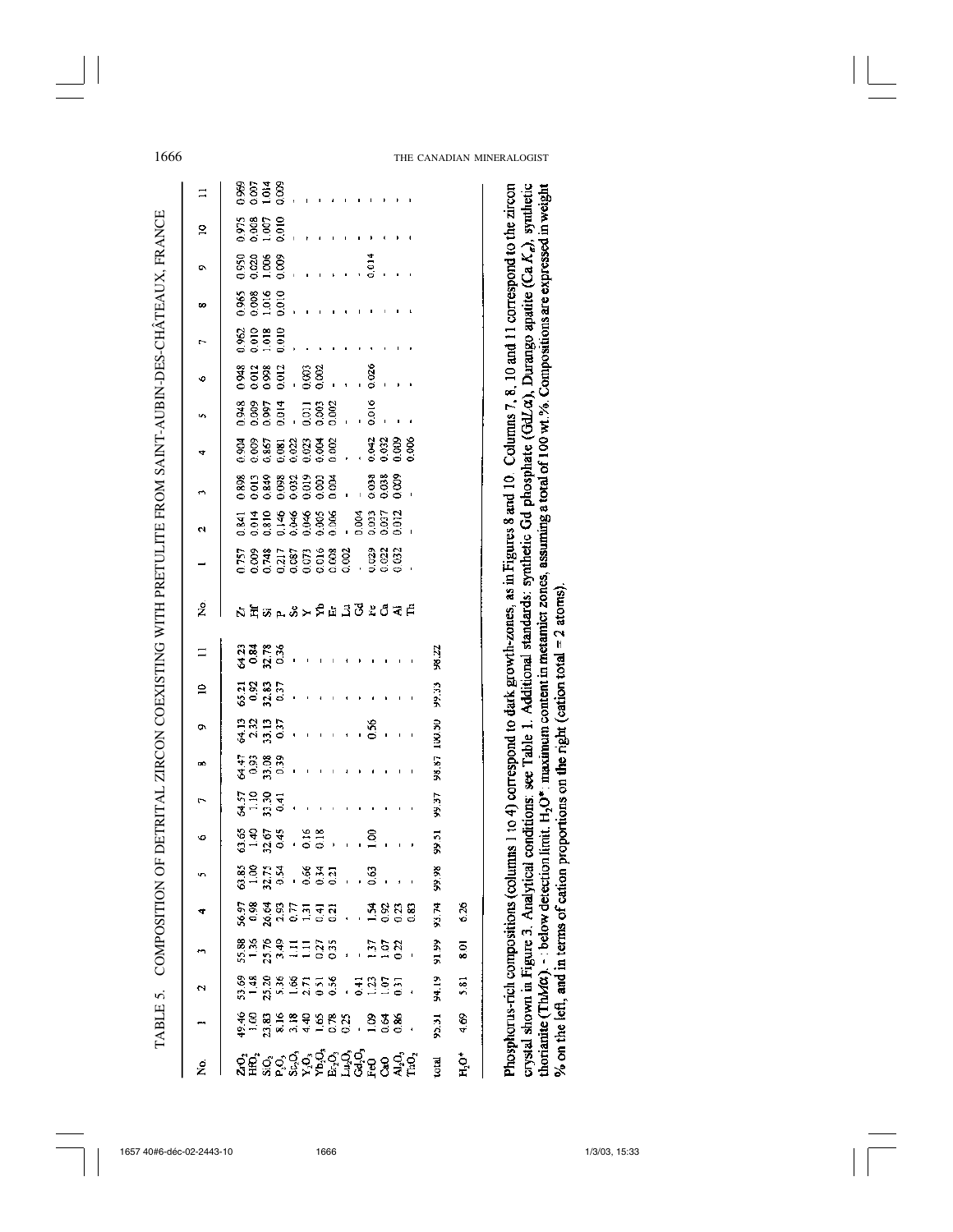

FIG. 8. Growth zoning of detrital zircon crystals (SEM–BSE images). (a) Square section with major pure zircon (light grey) with a rim of phosphate-rich variety (grey); white: xenotime-(Y) (Xnt in all images); grey area at left is pyrite (Py). (b) Dominant phosphate-rich zircon (grey) with a rim of normal variety (also at the center as four sector-growth zones). (c) Oblique section of a zircon crystal (light grey) with rhythmic zoning of phosphate-rich zones (grey). (d) Complex zoned crystal with a phosphate-rich center (grey-black), normal zircon (intermediate, light grey) and a phosphate-rich rim.

# *Neoformation of a zircon-type compound with an unusual composition*

A systematic SEM–BSE examination of one thin section revealed the sporadic development of a microcrystalline rim around some crystals of zircon. Such a rim may appear on one side of the crystal, with an oscillatory development (Fig. 9a), or all around the detrital core (Fig. 9b). In some cases, the overgrowth seems to replace an initial volume of zircon, *i.e.*, as a result of a solution-and-redeposition process. According to Ewing (2001), such a local destabilization of zircon could be due to a leaching process under hydrothermal conditions.

A SEM–EDS analysis reveals a complex chemical composition, but the rim seems homogeneous in each case. In Figure 9a, the rim contains major amounts of Zr, Sc, Si and P, with minor Fe  $(4 \text{ wt. } \% \text{ Fe}_2\text{O}_3)$ , Y  $(2.5\%$  $Y_2O_3$ ), Hf, Ca, Sr, Yb and U (approximately 1–1.5% of the respective oxides). The formula is:  $(Zr_{0.49}Hf_{0.01})_{\Sigma 0.50}$ 

 $[Sc_{0.42}Y_{0.04}(HREE)_{0.01}]_{\Sigma 0.47}U_{0.08}Sr_{0.02}Fe_{0.10}Ca_{0.05}(Si_{0.51})$  $P_{0.36}$ ) $\Sigma_{0.87}O_4$ .

The rim shown in Figure 9b contains major amounts of Zr and Si  $(35\% \text{ ZrO}_2 \text{ and } 17\% \text{ SiO}_2 \text{),}$  mean result of three spot analyses), along with (wt.% of the respective oxides): Fe 5.7, P 8.0, Y 4.3, Sc 4.3, Ca 2.2, U 1.8, Sr 1.6 and Hf 1.5. Not considering Fe, Ca, Sr and U, this composition is close to 70%  $ZrSiO<sub>4</sub>$ , 20%  $ScPO<sub>4</sub>$  and 10% YPO4. Like for the composition of the dark zones within detrital zircon, the totals are low  $(80 \text{ to } 90 \text{ wt.} \%)$ , probably owing to partial or complete metamictization (leading to a high  $H_2O$  content), but also reflecting the fine-grained texture of the rim.

# SCANDIAN XENOTIME-(Y)

Detrital crystals of zircon very commonly show an epitactic overgrowth of anhedral to subhedral xenotime-  $(Y)$  crystals (Figs. 4, 8), as has been observed in other deposits (*i.e.*, Petersen & Secher 1993). Such an over-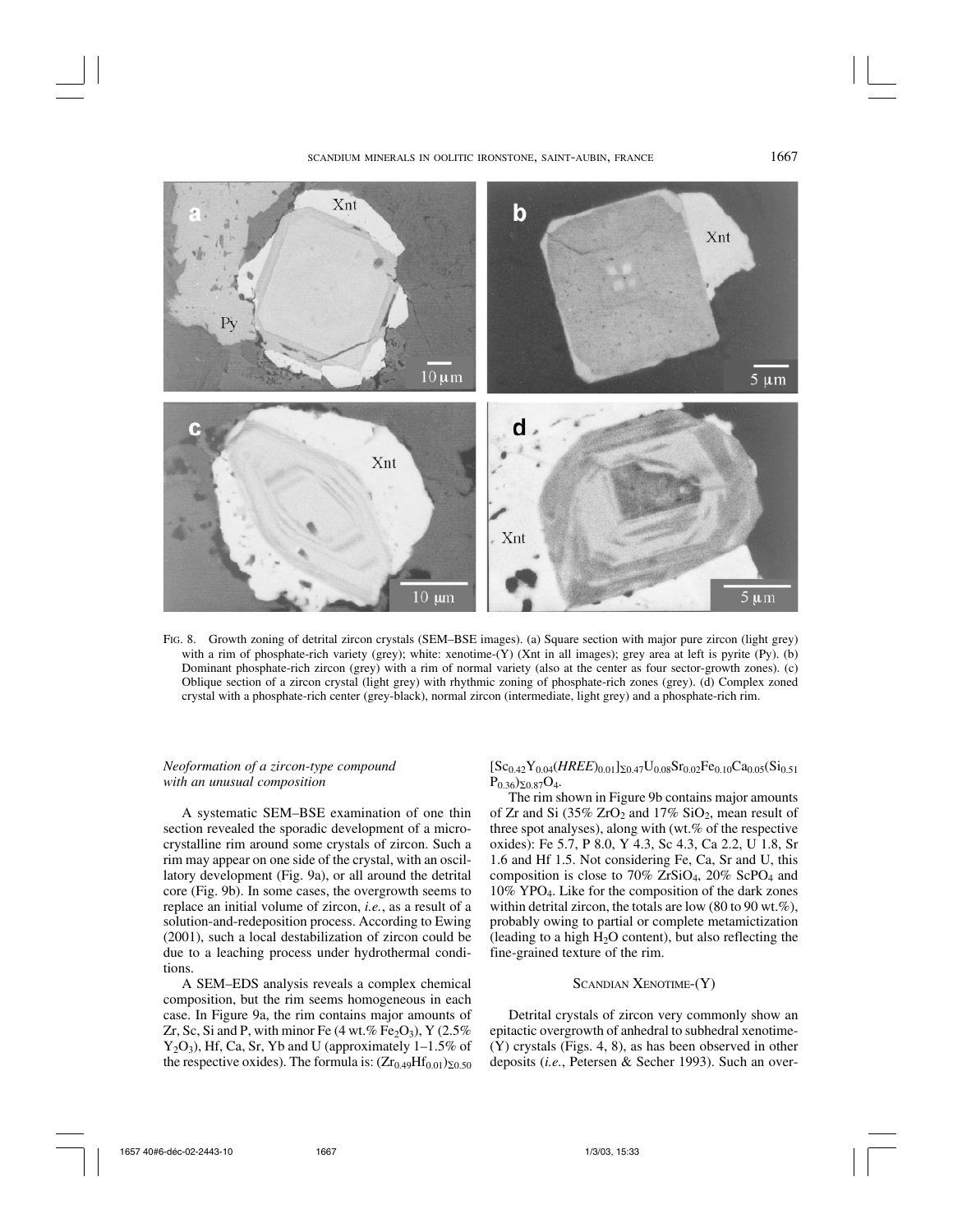growth is generally related to hydrothermal processes, but a diagenetic formation also is possible (Fletcher *et al.* 2000, Cabella *et al.* 2001).

Figure 10 presents another well-developed example, where a zoned crystal of zircon is nearly completely surrounded by xenotime- $(Y)$ . The inner zone of xenotime-(Y) (Xnt2a), at the contact with zircon, presents a porous texture ("poikilitic crystallization"), whereas an outer zone (Xnt2b) has virtually no pores. A third zone (Xnt2c) is visible as a very fine light rim (less than  $2 \mu m$  thick). Such a zoning has been observed in various crystals, and indicates multistage crystallization. Minute inclusions of galena have been observed in some cases in such overgrowths of xenotime-(Y).

Results of electron-probe micro-analyses of xenotime-(Y) are given in Table 6. Among the *REE*, holmium has been omitted, and some minor interferences involving *REE* emission lines (Roeder 1985) have been neglected. Nevertheless, it appears that the zoning of xenotime-(Y) is directly related to a decrease in the amount of Y, from the contact with zircon to the rim, together with a zonation in the distribution of the *REE*.



FIG. 9. a and b. SEM–BSE images of two examples of the late microcrystalline zircon-type rim (black arrow, composition between pretulite and zircon end-members) developed around detrital crystals of Sc-free zircon (Zrn). Xnt: xenotime-(Y).

In the first generation of xenotime- $(Y)$ , Xnt1 and Xnt3a have quite similar compositions, very close to that of Xnt2a (Xnt1, 2 and 3: distinct crystals). The major *REE* are Yb (7.0 to 7.3% Yb<sub>2</sub>O<sub>3</sub>), Er and Dy (up to 5.5) wt.% of the respective oxide), with minor Gd (less than 1.1%  $Gd_2O_3$ ). The scandium content is around 0.2%  $Sc_2O_3$ . Iron, not detected in Xnt1, is over  $1\%$  Fe<sub>2</sub>O<sub>3</sub> in Xnt2a.

In the second generation of xenotime-(Y), Xnt2b and Xnt3b show a marked increase of middle *REE* (Dy from 7.4 to 8.7% Dy<sub>2</sub>O<sub>3</sub>, Gd from 3.2 to 4.2% Gd<sub>2</sub>O<sub>3</sub>), with a corresponding depletion in Er and Yb (below 4.5% of the respective oxides). The Lu content is the same, Fe slightly increases, whereas Sc reaches  $0.7\%$  Sc<sub>2</sub>O<sub>3</sub>; this Sc maximum for Xnt2b corresponds to the formula  $[Y_{0.678}(Dy_{0.080}Er_{0.046}Yb_{0.045}Gd_{0.035}Tb_{0.011}Lu_{0.006})\Sigma_{0.223}$  $Sc_{0.022}Fe_{0.047}Ca_{0.002}$ [20.972 $P_{1.029}O_{4.055}$ .

In the third generation of xenotime- $(Y)$ , the composition (Xnt2c) is close to that of Xnt2b, but with the addition of significant Sm and Eu contents  $(1.6\%$  Sm<sub>2</sub>O<sub>3</sub> and  $0.8\%$  Eu<sub>2</sub>O<sub>3</sub>). Uranium has been also detected (0.8%)  $UO<sub>2</sub>$ ).

Scandium is invariably present, in the range 0.2–0.7 wt.% Sc<sub>2</sub>O<sub>3</sub>. Bernhard *et al.* (1998a) indicated a higher Sc content in uranium-rich xenotime-(Y) (1.9–2.7 wt.  $% Sc<sub>2</sub>O<sub>3</sub>$  from Höllkogel, the type locality of pretulite.

Such a strong chemical contrast between generations of xenotime-(Y) at the crystal scale has rarely been documented. Sabourdy *et al.* (1997) indicated a similar enrichment in the middle *REE* Gd and Dy, and a corresponding decrease in Yb, from the center to the rim in alluvial crystals of xenotime-(Y) from the Limousin (Massif Central, France). They considered this zoning to be primary (magmatic). Bernhard *et al.* (1998a) presented SEM–BSE images of strongly zoned crystals of xenotime-(Y) from eastern Austria. At Saint-Aubin, there is a strong chemical discontinuity between zones of xenotime- $(Y)$ , as indicated also by the variation between zones *a* and *b* of the ratio of the middle to the heavy *REE*  $[(Gd + Dy) / (Er + Yb)$ , Table 6] from 0.27 to 1.28 in Xnt2, and from 0.51 to 1.98 in Xnt3. Such a contrast necessarily reflects quite distinct thermochemical conditions of crystallization, acting at different paragenetic stages.

# SOLID SOLUTIONS WITHIN THE TERNARY SYSTEM  $SCPO<sub>4</sub> - (Y, HREE)PO<sub>4</sub> - ZRSIO<sub>4</sub>$

All our analytical data (SEM–EDS and EPMA) on pretulite, zircon and xenotime-(Y) have been plotted in terms of  $\text{ScPO}_4 - (\text{Y}, \text{HREE})\text{PO}_4 - \text{ZrSiO}_4$  (Fig. 11), together with data from the literature. Various compositions along (or close to) the zircon–pretulite join have been encountered, and further data would very probably fill the whole chemical spectrum between the two endmembers. This plot thus suggests a continuous solidsolution between zircon and pretulite, corresponding to the heterovalent substitution  $Zr^{4+} + Si^{4+} \leftrightarrow Sc^{3+} + P^{5+}$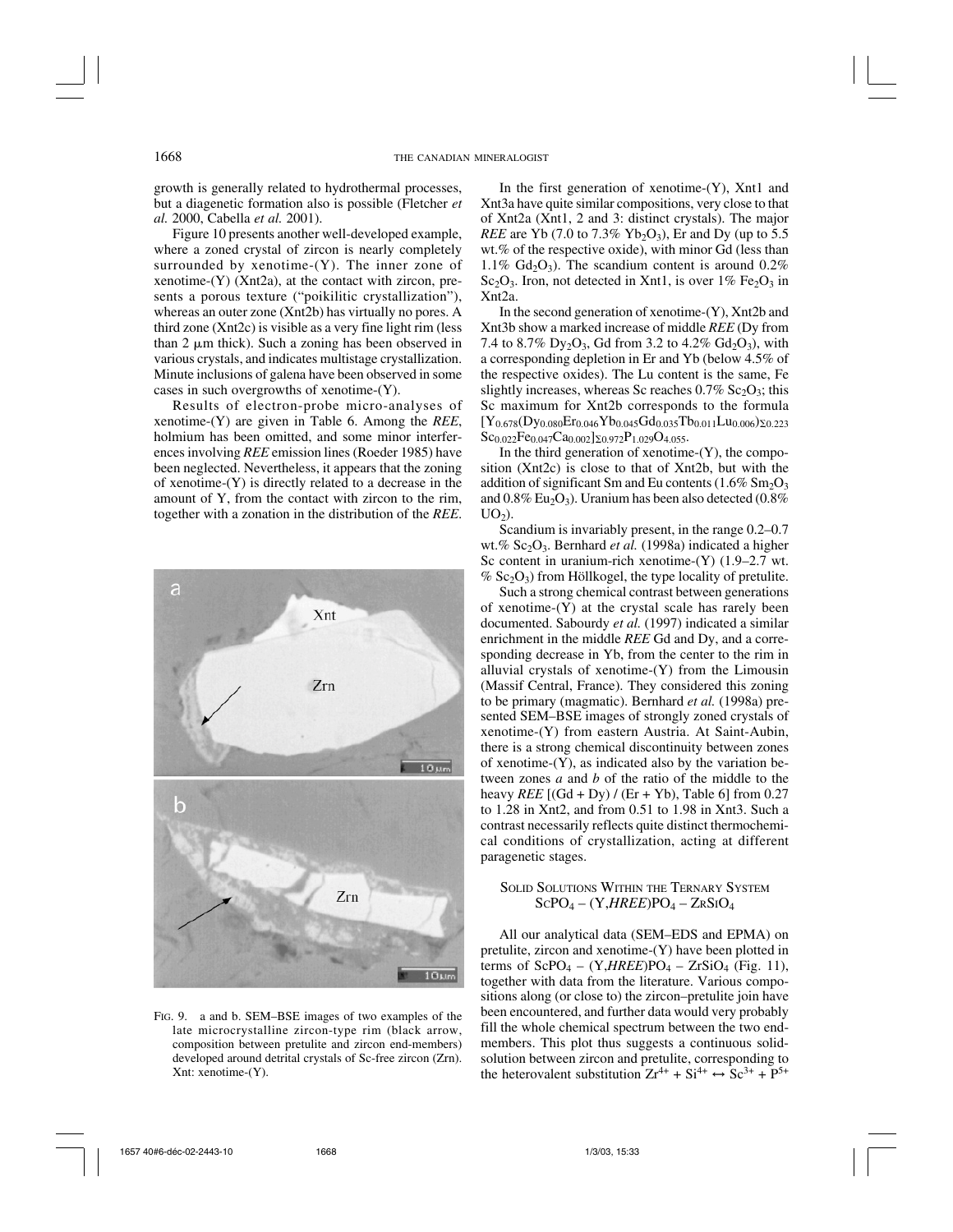

FIG. 10. Zoned crystal of zircon with an epitactic overgrowth of xenotime-(Y) (SEM– BSE image). Darkest growth-zones of zircon correspond to (Y,*REE*,Sc)- and P-enriched compositions. Xenotime-(Y) shows three distinct zones: inner zone Xnt2a (porous, light grey), outer zone Xnt2b (white grey), and fine rim Xnt2c (white).

| wt. % oxide                          |        |                |      |             |      |                         |              | cation proportions (total $= 2$ atoms) |       |                          |                              |                |       |  |
|--------------------------------------|--------|----------------|------|-------------|------|-------------------------|--------------|----------------------------------------|-------|--------------------------|------------------------------|----------------|-------|--|
|                                      | Xntl   | Xnr2a          |      |             |      | Xnt2b Xnt2c Xnt3a Xnt3b |              | Xntl                                   |       |                          | Xnt2a Xnt2b Xnt2c Xnt3aXnt3b |                |       |  |
| Anal.                                | 3      | 2              | 2    |             | 4    | 2                       |              | 3                                      | 2     | 2                        |                              | 4              | 2     |  |
|                                      |        |                |      |             |      |                         |              |                                        |       |                          |                              |                |       |  |
| $Y_2O_3$                             | 40.1   | 40.7           | 38.0 | 33.8        | 41.3 | 39.0                    | Y            | 0.714                                  | 0.710 | 0.678                    | 0.595                        | 0.722          | 0.691 |  |
| Sm,O,                                | ٠      | $\overline{a}$ |      | 16          |      |                         | Sm           |                                        |       |                          | 0.018                        | $\blacksquare$ |       |  |
| Eu <sub>2</sub> O <sub>3</sub>       | ٠      | ۰              | ۰    | 08          | L.   |                         | Еu           |                                        |       |                          | 0.009                        |                |       |  |
| $Gd_2O_3$                            | 0.8    | 0.3            | 3.2  | 3.9         | 1.1  | 4.2                     | Gd           | 0.009                                  | 0.003 | 0.035                    | 0.042                        | 0.011          | 0.046 |  |
| ть,о,                                | 0.5    | 0.1            | 1.0  | 0.3         | 0.5  | 13                      | ΤЪ           | 0.005                                  | 0.001 | 0.011                    | 0.003                        | 0.006          | 0.015 |  |
| Dy,O,                                | 5.3    | 3.0            | 74   | 5.6         | 5.0  | 87                      | Dy           | 0.057                                  | 0.031 | 0080                     | 0.059                        | 0.053          | 0.093 |  |
| Er <sub>2</sub> O <sub>3</sub>       | 5.5    | 55             | 43   | 4.2         | 5.4  | 4.0                     | Eг           | 0.058                                  | 0056  | 0.046                    | 0.043                        | 0.056          | 0.041 |  |
| Im, O <sub>1</sub>                   | 0.8    | 09             | ٠    | ÷           | 0.8  | ÷.                      | Тm           | 0.008                                  | 0.009 |                          |                              | 0.008          |       |  |
| Yb-O <sub>3</sub>                    | 73     | 73             | 4.4  | 4.5         | 7.0  | 2.9                     | ΥЪ           | 0.074                                  | 0.073 | 0.045                    | 0.045                        | 0.070          | 0,029 |  |
| $\mathbf{L}\mathbf{u}_2\mathbf{O}_3$ | 0.9    | 0.8            | 0.6  | 0.5         | 09   | 0.6                     | Lυ           | 0.009                                  | 0.008 | 0.006                    | 0.005                        | 0.009          | 0.006 |  |
| $Sc_2O_3$                            | 0.3    | 0.2            | 0.7  | 0.4         | 0.2  | 0.6                     | Sc           | 0.008                                  | 0.007 | 0.022                    | 0.013                        | 0004           | 0.016 |  |
| UO,                                  | $\sim$ | ٠              | ٠    | 0.8         | ä,   | ٠                       | U            |                                        |       |                          | 0.006                        |                | ٠     |  |
| CaO                                  | 0.1    | 0.5            | 01   | 03          | 0.1  | 0.1                     | Cа           | 0.005                                  | 0.016 | 0.002                    | 0.010                        | 0.004          | 0.004 |  |
| FeO                                  | 0.0    | 1.3            | 17   | 23          | 0.4  | 0.7                     | Fe           | 0.000                                  | 0.037 | 0.047                    | 0.063                        | 0.011          | 0.019 |  |
| P.O.                                 | 36.8   | 37.0           | 36.2 | 37,0        | 37.3 | 36.8                    | P            | 1.041                                  | 1.028 | 1.029                    | 1036                         | 1.039          | 1.036 |  |
| ZrO <sub>2</sub>                     | 0.2    | 0.9            | ٠    | 0,4         | 0.1  | ÷,                      | Zг           | 0003                                   | 0.014 | $\overline{a}$           | 0.006                        | 0.002          |       |  |
| SiO <sub>2</sub>                     | 0.3    | 0.2            |      | 0.7         | 0.2  | 0.1                     | Si           | 0.009                                  | 0.006 | $\overline{\phantom{a}}$ | 0.024                        | 0.005          | 0.004 |  |
| Al <sub>2</sub> O <sub>3</sub>       | ÷,     | ٠              | ٠    | 0.6         |      | ٠                       | Al           |                                        |       | $\blacksquare$           | 0.022                        |                |       |  |
|                                      |        |                |      |             |      |                         | REE.Sc 0 228 |                                        | 0.189 | 0.244                    | 0.237                        | 0.217          | 0.246 |  |
| Total                                | 98.8   | 98.6           | 97.4 | 97.5* 100.2 |      | 98.9                    | R(M/H) 0.497 |                                        | 0.265 | 1.275                    | 1.147                        | 0.511          | 1.968 |  |

# TABLE 6. ELECTRON-MICROPROBE DATA ON XENOTIME-(Y) FROM SAINT-AUBIN-DES-CHÂTEAUX, FRANCE

Xnt1: sample shown in Figure 3; Xnt2: sample shown in Figure 10 (a: inner porous zone; b: outer zone; c: white external rim); Xnt3: crystal from thin plate shown in Figure 4 (a: inner zone; b: outer zone) REE, Sc. total of REE + Sc. R(M/H); atomic ratio between middle REE (Gd + Dy) and heavy REE (Er + Yb). \*: excess of Fe, Si and Al due to chamosite inclusions Analytical conditions: see Tables 1 and 5; elements programmed, not detected. La, Ce, Pr, Nd (Ho omitted), Sr, Th, Hf, Sr, S. Anal.: number of spot analyses. -: below detection limit.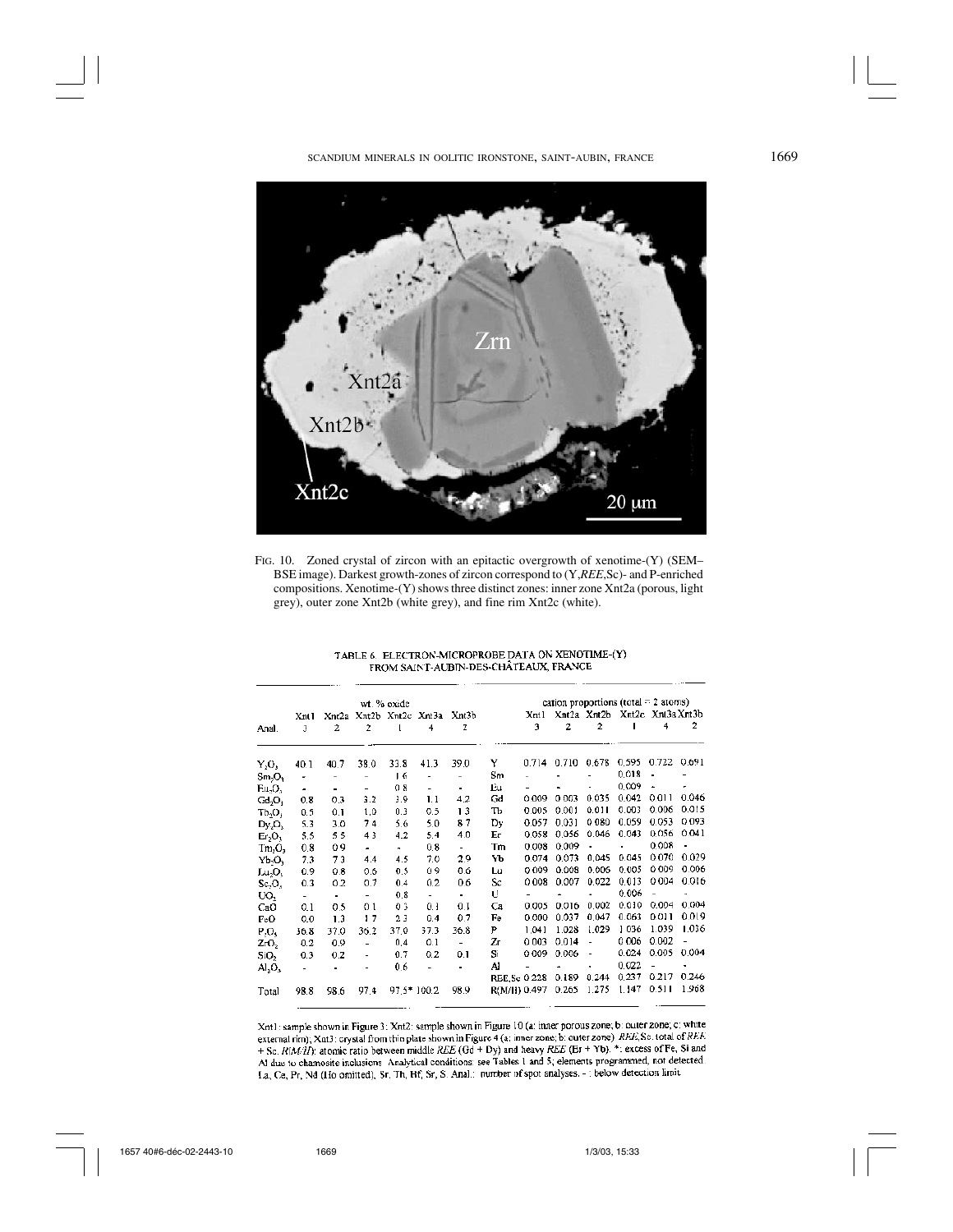(although one cannot totally exclude a syntactic intergrowth at a submicrometric scale). On the contrary, there is a large miscibility-gap between pretulite and xenotime-(Y), as shown initially by Bernhard *et al.* (1998a, b). Compositions of detrital zoned crystals of zircon give a linear trend, with an atomic ratio Sc/ (Y,*HREE*) close to 1. Data on the zircon – xenotime- (Y) join are scarce; Deer *et al.* (1997) cited two cases of zircon from Japan with a (Y,*REE*) content close to 10 wt.% of the oxides, which corresponds to about 20 mol.% substitution. Romans *et al.* (1975) gave another example with about 25 mol.% substitution. These data are in accordance with the experimental study of Finch *et al.* (2001), which proved a wide miscibility-gap between zircon and xenotime-(Y).

The unit-cell volume of pretulite is closer to that of zircon than that of xenotime- $(Y)$  (Table 3, Fig. 6):  $V_{\text{Pf1}}$  $= 250.6, V_{Zrc} = 261.0, V_{Xnt} = 286.5 \text{ Å}^3$ ;  $\delta V_{\text{Pl}/Zrc} = -4.0\%$ ;  $\delta V_{\text{Xnt/Zrc}} = +9.8\%$ ). These findings imply that the substitution  $\text{Sc}^{3+} + \text{P}^{5+} \leftrightarrow \text{Zr}^{4+} + \text{Si}^{4+}$  should be easier than

the substitution  $(Y, HREE)^{3+} + P^{5+} \leftrightarrow Zr^{4+} + Si^{4+}$ , which would favor an extensive solid-solution between zircon and pretulite.

In zircon, the simultaneous incorporation of Sc and (Y,*HREE*) will minimize the volume change, and thus enlarge the field of solid solution near the zircon endmember. This inference may explain the linear chemical trend observed in detrital zoned crystals of zircon.

Another geometric constraint is the variation of the ratio  $c/a$ , which decreases from zircon to pretulite  $\delta c/a$  $= -2.8\%$ , then to xenotime-(Y)  $\lceil \delta c/a \rceil = -3.5\%$ . Such a distortion factor may also favor the solid solution between pretulite and zircon. In any case, in a phosphorus-rich environment, the structure of zircon can better retain scandium in solid solution than yttrium or *HREE*. The scarcity of intermediate members in the continuous solid-solution series between zircon and pretulite, as well as in natural (Y,*HREE*)-rich zircon, thus probably is not due to crystal-chemical reasons, but rather to geochemical constraints, *i.e.*, probably the rarity of



FIG. 11. Projection of the electron-microprobe data for pretulite, zircon and xenotime- $(Y)$  from Saint-Aubin in the ScPO<sub>4</sub> – (Y,*HREE*)PO4 – ZrSiO4 system, supplemented with data from the literature. Open squares: EPMA data of the four zones of pretulite (Fig. 5a, Table 1); full square: composition from the crystal-structure study; full triangles with associated tie-line: EPMA data for detrital zircon along a chemical trend; full circles: SEM–EDS data for Sc-rich rim around zircon; full lozenges: xenotime-(Y). For comparison (open circles): pretulite and xenotime-(Y) from Höllkogel, Austria (type locality: Bernhard *et al.* 1998a, b) and from Dolní Bory, Moravia (Novák & Srein 1989); Y- and *HREE*-rich zircon from Japan (Deer *et al.* 1997), Australia (Romans *et al.*1975), and Schugorsk, Russia (Mordberg *et al.* 2001).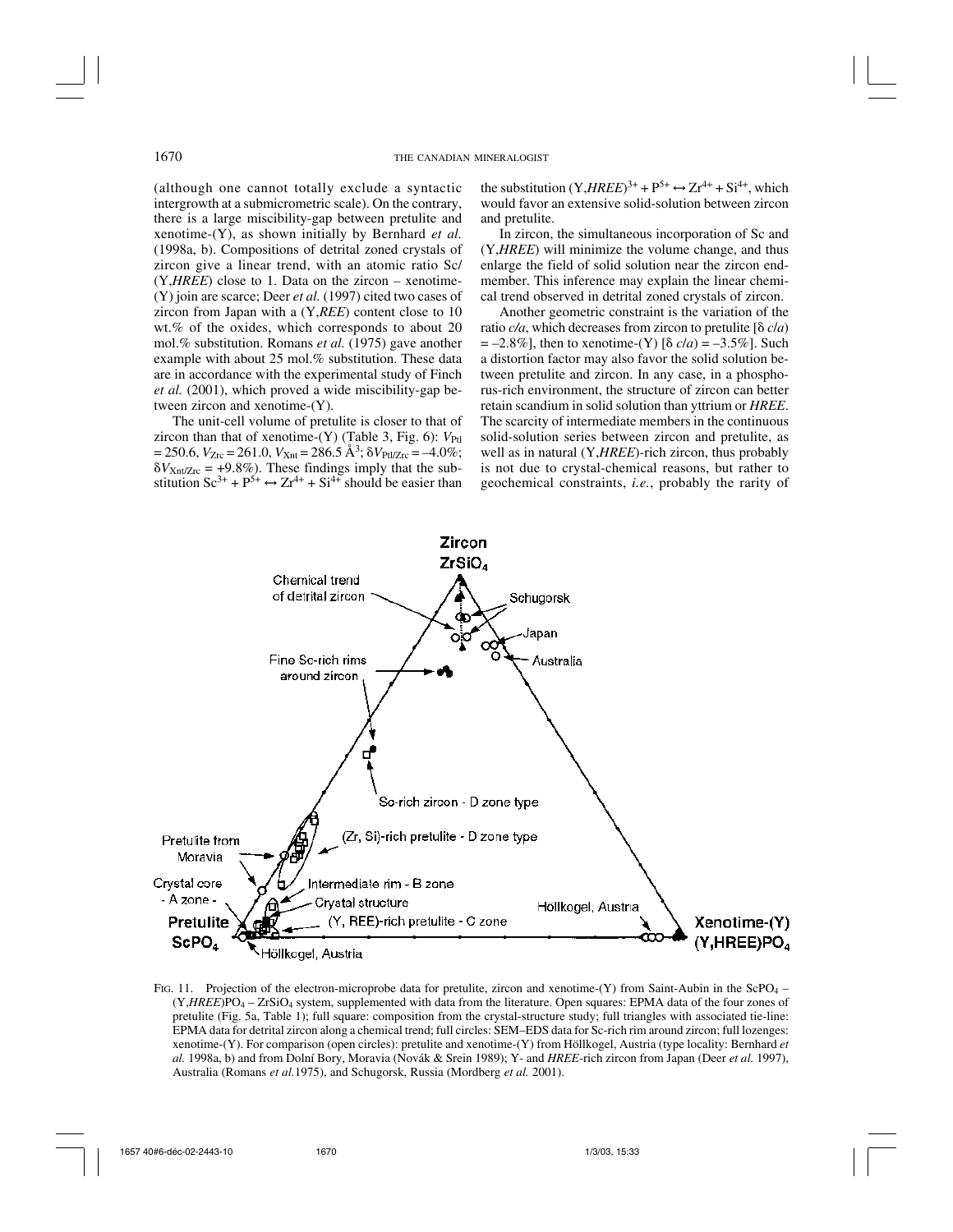coprecipitation of zircon with phosphates of (Y,*HREE*) or Sc, especially during magmatic processes.

The data of Table 3 also permit a better understanding of the epitaxy of pretulite and xenotime- $(Y)$  on zircon. The *a* parameter of pretulite is very close to that of zircon, which will favor an epitaxy on the (001) plane, and its growth along [001]; it explains the nucleation of two crystals of pretulite at the opposite sides of the elongation (along the A4 axis) of the main crystal of zircon in Figure 4. This inference was also confirmed by a morphological examination with an SEM of another pretulite–zircon association. On the contrary, the *c* parameter of xenotime-(Y) is very close to that of zircon, which will favor an epitaxy on a crystallographic plane containing the [001] direction, *i.e.*, a (*hk*0) plane; the growth of xenotime-(Y) crystal will be favored perpendicular to the A4 axis, as is the case in Figure 4.

# GENETIC MODEL FOR SCANDIUM-BEARING MINERALS AT SAINT-AUBIN

We propose the following genetic scheme for the formation of Sc-bearing minerals at Saint-Aubin.

The first scandium-bearing mineral is zoned detrital zircon. Pretulite appeared later, but scandium required to grow pretulite crystals [like Y for xenotime-(Y)] cannot be inherited from this primitive zircon. For instance, the large crystal of pretulite in Figure 3 crystallized over a crystal of Sc-free zircon. A diffuse pre-concentration of scandium in the ironstone of the A horizon is necessary; it could lodged in sedimentary phosphates, or in (Fe, Mg)-silicates.

In a second step, the diagenetic and very low-grade metamorphic evolution of the ironstone induced a recrystallization process. Precursor phosphates gave the first generation of Sr-rich fluorapatite, and the bulk of the *REE*, Y and Sc was released (from phosphates or silicates), giving the first generation of xenotime-(Y) as well as pretulite (A-zone type, with nearly end-member composition). The same process may be proposed for the crystallization of disseminated monazite-(Ce). On the basis of the composition of the chlorite, the temperature did not reach 400°C during this phase (Prof. J.-J. Chauvel, Université de Rennes, pers. commun.).

Hydrothermal processes induced by tectonic events led to the destabilization of this metamorphic association by percolation through the A horizon. The early crystallization of a second generation of fluorapatite, followed by the formation of lulzacite, a Sr–Al–Fe phosphate, in quartz–siderite veins, suggests the partial dissolution of primary fluorapatite, which caused a fraction of its lanthanides to be released. This step could explain the next generations of xenotime-(Y), enriched in lighter *REE* (Gd and Dy), and of pretulite (B- and C-type zones), enriched in Y and *HREE*. This scheme would also explain the Sc enrichment of the second generation of xenotime-(Y), the enrichment in Zr and Si of the last generation of pretulite (D-type zone), and the formation

of mixed phases with various intermediate compositions between pretulite and zircon.

### **CONCLUSIONS**

Saint-Aubin is the third geological area in which pretulite is found, after the Austrian type-locality (Bernhard *et al.* 1998b), and the Dolní Bory pegmatites, in the Czech Republic (Novák & Srein 1989). It is also the third occurrence of scandium minerals in France, after the recent discovery of bazzite in the La Lauzière Massif, Savoie, French Alps by N. Meisser (De Ascencao Guedes & Valverde 2000), and thortveitite in the talc deposit of Trimouns, Ariège, Pyrénées (P. de Parseval, pers. commun.).

Sc-bearing minerals at Saint-Aubin reveal a complex geological and geochemical evolution, which is only partly understood. Whereas most occurrences of scandium minerals are linked to late hydrothermal processes generally related to felsic magmatism, the formation of pretulite at Saint-Aubin is quite unique, without any equivalent up to now. Whereas scandium is generally dispersed in rocks, owing to its crystal-chemical similarity with Fe, Mg and Al, paradoxically, at Saint-Aubin, Sc-bearing minerals are found within an iron ore. Despite the high Fe content of the A horizon, scandium can thus be concentrated in specific Fe-free minerals at low-temperature conditions (supergene to hydrothermal), owing to its strong affinity with phosphate ions (Gramaccioli *et al.* 2000, Liferovich *et al.* 1998). Another interesting fact is the late formation of various intermediate compositions between zircon and pretulite, which suggests a complete solid-solution between these two end-members. Implicit in our reconstruction is a local mobility of zirconium in solution at a low temperature.

At Saint-Aubin, the ironstone is particularly enriched in fluorapatite. According to mineralogical and petrographic studies, as well as bulk-rock analyses (Chauvel & Phan 1965, Chauvel 1974), this phosphate appears ubiquitously in all iron ore deposits of the Martigné– Ferchaud Paleozoic syncline. In such phosphate-rich environments, one may thus expect the discovery of new occurrences of diagenetic and metamorphic xenotime- (Y) and pretulite. In fact, Chauvel (1968) described an overgrowth around detrital crystals of zircon in some samples: it may correspond to epitactic xenotime- $(Y)$ (or pretulite ?), rather than to a new generation of zircon. More generally, the presence of these accessory minerals in phosphate-rich metasedimentary rocks, as exemplified by the recent description by Cabella *et al.* (2001) of authigenic xenotime-(Y) and monazite in pelitic metacherts from central Liguria, in Italy, hold much promise as an indicator of the geological evolution of sedimentary units.

Another interesting problem is the origin of the detrital scandian zircon at a regional scale. According to Chauvel (1974), the ironstone horizons within the lower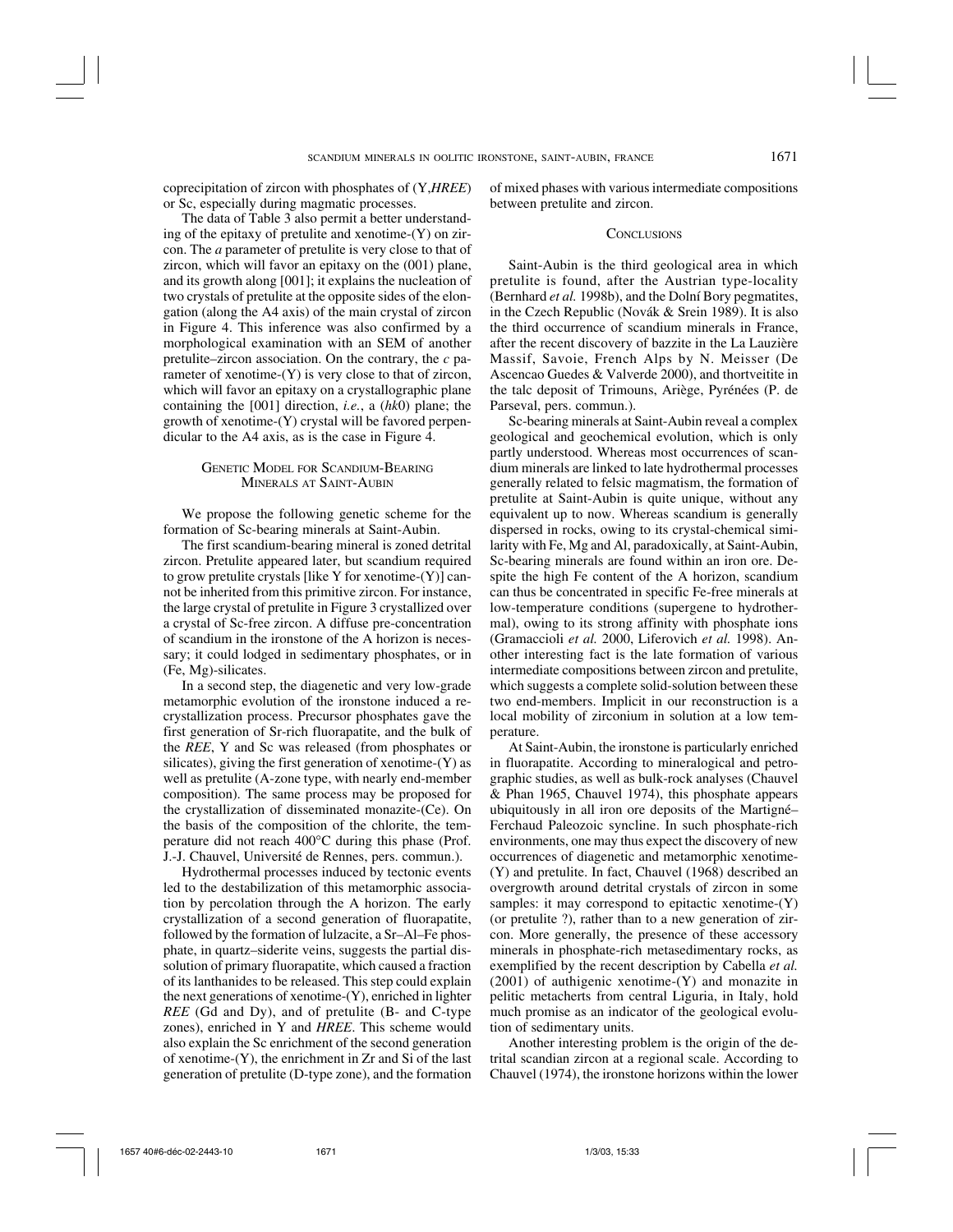member of the Arenigian Grès armoricain Formation are related to the weathering and destruction of Cadomian uplands, which are mainly formed of granitic to granodioritic batholiths. These magmatic rocks could thus be the main source of scandian zircon.

The phosphate-rich sedimentary iron ore at Saint-Aubin-des-Châteaux constitutes a new type of occurrence of scandium-bearing minerals at low-temperature conditions. It opens a new field of investigations of the mineralogy, geochemistry and metallogeny of scandium.

### **ACKNOWLEDGEMENTS**

The authors are grateful to Professor J.-C. Chauvel and Dr. J.-J. Peucat (Laboratoire de Géologie, Université de Rennes), for their scientific comments. F. Bernhard (TU Graz, Austria) kindly provided a sample of pretulite from the type deposit. We sincerely thank Dr. J.-P. Pierres, chief geologist (Hervé Company) together with the personnel of the quarry at Saint-Aubindes-Châteaux, who facilitated our field work and sampling. The technical assistance of J.-M. Bény (ISTO–CNRS, Orléans), A. Barreau (Université de Nantes) and J. Breton (B.R.G.M., Orléans) is greatly appreciated. The manuscript was greatly improved by critical reviews and extensive improvement of the English by F. Bernhard, Ru Cheng Wang and R.F. Martin. The authors are also indebted to G. Raade (Geologisk Museum, Oslo), F. Fontan (Associate Editor, Toulouse) and B. Deniaux (CNRS, France). The work of one of us (E.G.) was carried out during a research course at the Muséum National d'Histoire Naturelle de Paris, with Professor M. Guiraud, director of the Mineralogical Laboratory, and Drs. P.-J. Chiappero, J.-P. Lorand and G.-C. Parodi.

### **REFERENCES**

- BERNHARD, F., SCHITTER, F. & FINGER, F. (1998a): Zur Altersstellung der Lazulith-Guartz-Gänge im unterostalpinen Grobgneiskomplex der Nordoststeiermark und des südlichen Niederösterreich. *Mitt. naturwiss. Ver. Steiermark* **128**, 43-56.
- \_\_\_\_\_\_\_\_, WALTER, F., ETTINGER, K., TAUCHER, J. & MEREITER, K. (1998b): Pretulite, ScPO<sub>4</sub>, a new scandium mineral from the Styrian and Lower Austrian lazulite occurrences, Austria. *Am. Mineral.* **83**, 625-630.
- BUCK, H.M., COOPER, M.A., CERNÝ, P., GRICE, J.D. & HAWTHORNE, F.C. (1999): Xenotime-(Yb), YbPO<sub>4</sub>, a new mineral from the Shatford Lake pegmatite group, southeastern Manitoba, Canada. *Can. Mineral.* **37**, 1303- 1306.
- CABELLA, R., LUCCHETTI, G. & MARESCOTTI, P. (2001): Authigenic monazite and xenotime from pelitic metacherts in pumpellyite–actinolite-facies conditions, Sestri– Voltaggio Zone, central Liguria, Italy. *Can. Mineral.* **39**, 717-727.
- CHAUVEL, J.-J. (1968): *Contribution à l'étude des gisements de fer de l'Ordovicien inférieur de Bretagne*. Thèse de doctorat Dr. ès-Sci. Nat., Université de Rennes, Rennes, France.
	- \_\_\_\_\_\_\_\_ (1974): Les minerais de fer de l'Ordovicien inférieur du bassin de Bretagne-Anjou, France. *Sedimentology* **21**, 127-147.
- \_\_\_\_\_\_\_\_ & PHAN, KIEU DUONG (1965): Présence d'apatite strontianifère dans le minerai de fer de l'Ordovicien inférieur de Bretagne. *C. R. Acad. Sci. Paris* **260**, 2855- 2857.
- DE ASCENCAO GUEDES, R. & VALVERDE, J. (2000): Béryllium. *In* Les minéraux du Massif de La Lauzière. *Le Règne Minéral*, *Spec. Vol*. **VI**, 52-55.
- DEER, W.A., HOWIE, R.A. & ZUSSMAN, J. (1997): *Rock-Forming Minerals*. **1A**. *Orthosilicates* (2nd ed.). The Geological Society, London, U.K. (418-442).
- EWING, R.C. (2001): The design and evaluation of nuclearwaste forms: clues from mineralogy. *Can. Mineral.* **39**, 697-715.
- FAURE, P.-P. (1978): *Les grès à rutile et zircon du Massif Armoricain*. Thèse, Ecole Nat. Sup. Mines, Paris, France.
- FINCH, R.J., HANCHAR, J.M., HOSKIN, P.W.O. & BURNS, P.C. (2001): Rare-earth elements in synthetic zircon. 2. A singlecrystal X-ray study of xenotime substitution. *Am. Mineral.* **86**, 681-689.
- FINGER, L.W. (1974): Refinement of the crystal structure of zircon. *Carnegie Inst. Wash. Yearbook* **73**, 544-547.
- FLETCHER, I.R., RASMUSSEN, B. & MCNAUGHTON, N.J. (2000): SHRIMP U–Pb geochronology of authigenic xenotime and its potential for dating sedimentary basins. *Aust. J. Earth Sci.* **47**, 845-859.
- GEISLER, T. & SCHLEICHER, H. (2000): Improved U Th total Pb dating of zircons by electron microprobe using a simple new background modeling procedure and Ca as a chemical criterion of fluid-induced U–Th–Pb discordance in zircon. *Chem. Geol.* **163**, 269-285.
- \_\_\_\_\_\_\_\_, ULONSKA, M., SCHLEICHER, H., PIDGEON, R.T. & VAN BRONSWIJK, W. (2001): Leaching and differential recrystallization of metamict zircon under experimental hydrothermal conditions. *Contrib. Mineral. Petrol.* **141**, 53-65.
- GLOAGUEN, E. (2002): *Etude structurale et métallogénique du minerai de fer hydrothermalisé de la carrière de Saint-Aubin-des-Châteaux, Loire-Atlantique* (*France*). Rapport de recherches, Géosystèmes 2001–2002, Université d'Orléans, Orléans, France.
- GRAMACCIOLI, C.M., DIELLA, V. & DEMARTIN, F. (2000): The formation of scandium minerals as an example of the role of complexes in the geochemistry of rare earths and HFS elements. *Eur. J. Mineral.* **12**, 795-808.